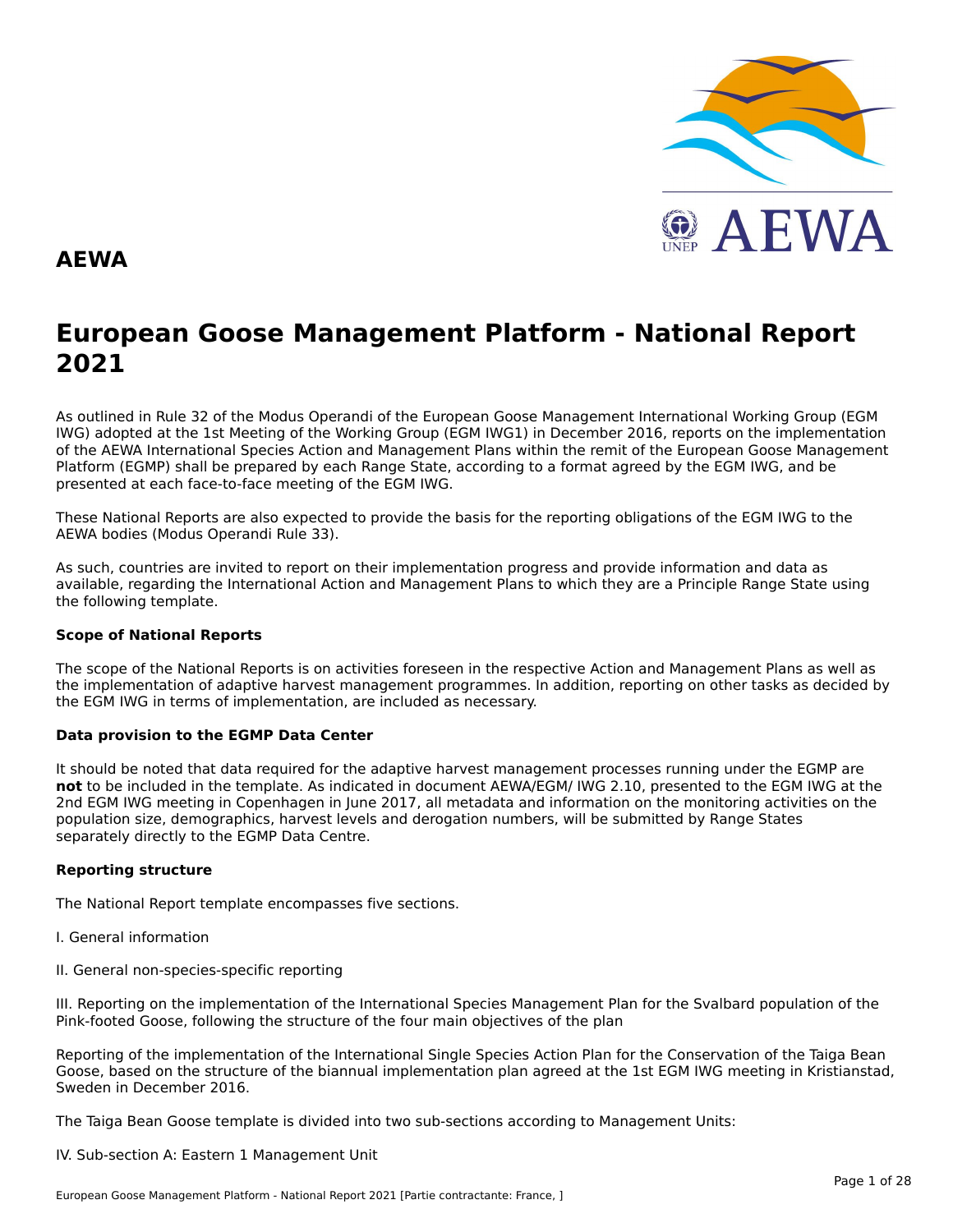V. Sub-section B: Western and Central Management Units

**Please note that country-specific questions are indicated (see bold text in square brackets under the questions)** and only need to be answered by the respective countries.

#### **Deadline for submission**

The final deadline for submission of the National Reports to the Secretariat is set for **Friday 30 April 2021.**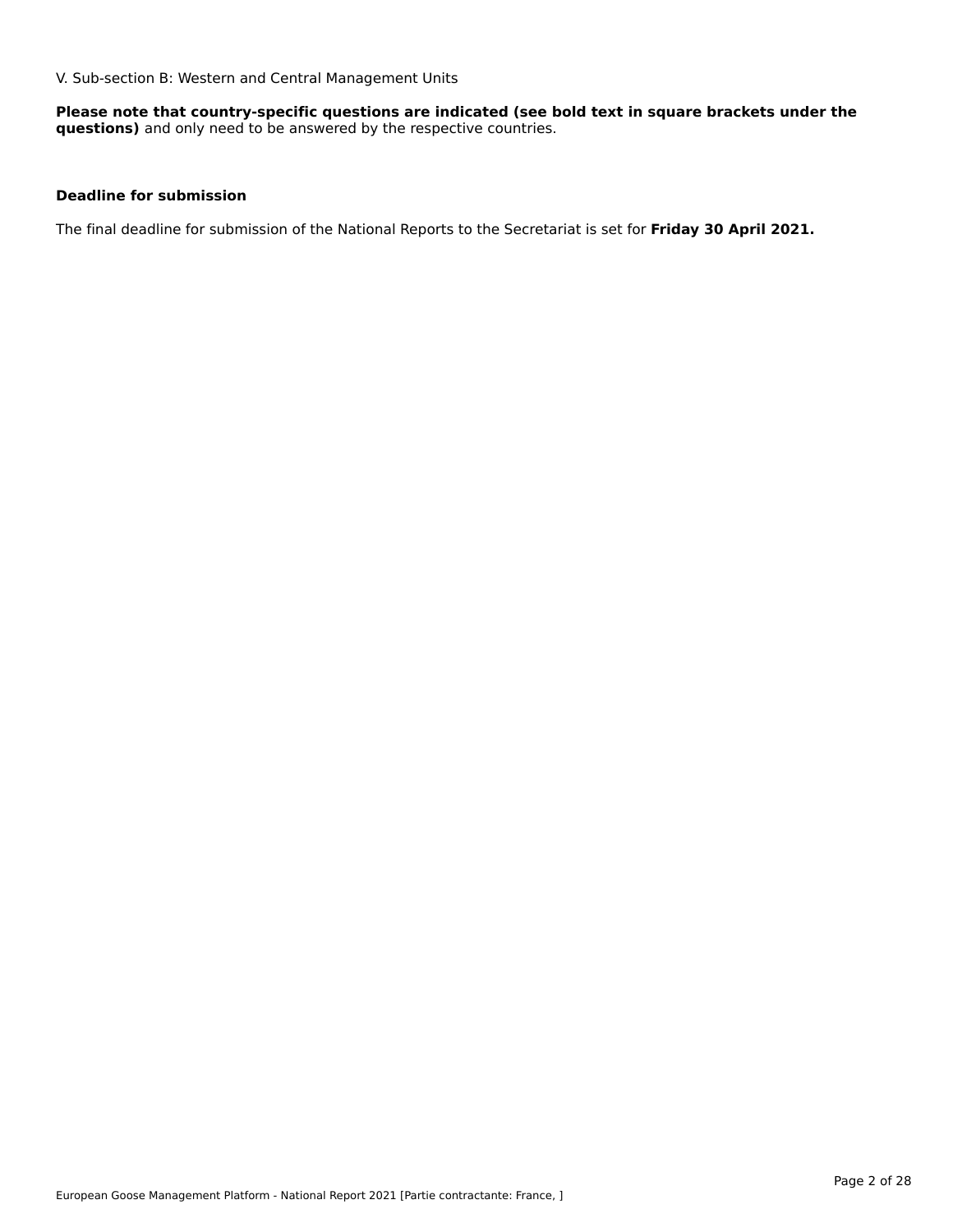### **I. General information**

### **To be completed by all Range States**

Name of reporting country››› France

# **Designated National EGMP Administrative Authority**

Full name of the institution ››› Direction de l'Eau et de la Biodiversité (DEB) Ministère de la transition écologique (MTE)

Name and title of the head of institution››› Olivier Thibault

Mailing address - Street and number ››› Tour Séquoia, **Place Carpeaux** 

P.O. Box ››› -

Postal code››› 92055

City ››› La Défense CEDEX

**Country** ››› France

Telephone ››› +33 7 64 81 65 08

E-mail››› charles-henri.de-barsac@developpement-durable.gouv.fr

Website››› https://www.ecologique-solidaire.gouv.fr/

### **Designated National Government Representative (NGR) for EGMP matters**

Name and title of the NGR ››› Charles-Henri de Barsac *I* Charles-Henn de Barsac<br>European and International Actions Officer

Affiliation (institution, department) ››› DGALN/DEB/ET3

Mailing address - Street and number wamny addres.<br>>>> Tour Séquoia, Place Carpeaux

P.O. Box ››› -

Postal code››› 92055

City ››› La Défense CEDEX

**Country** ››› France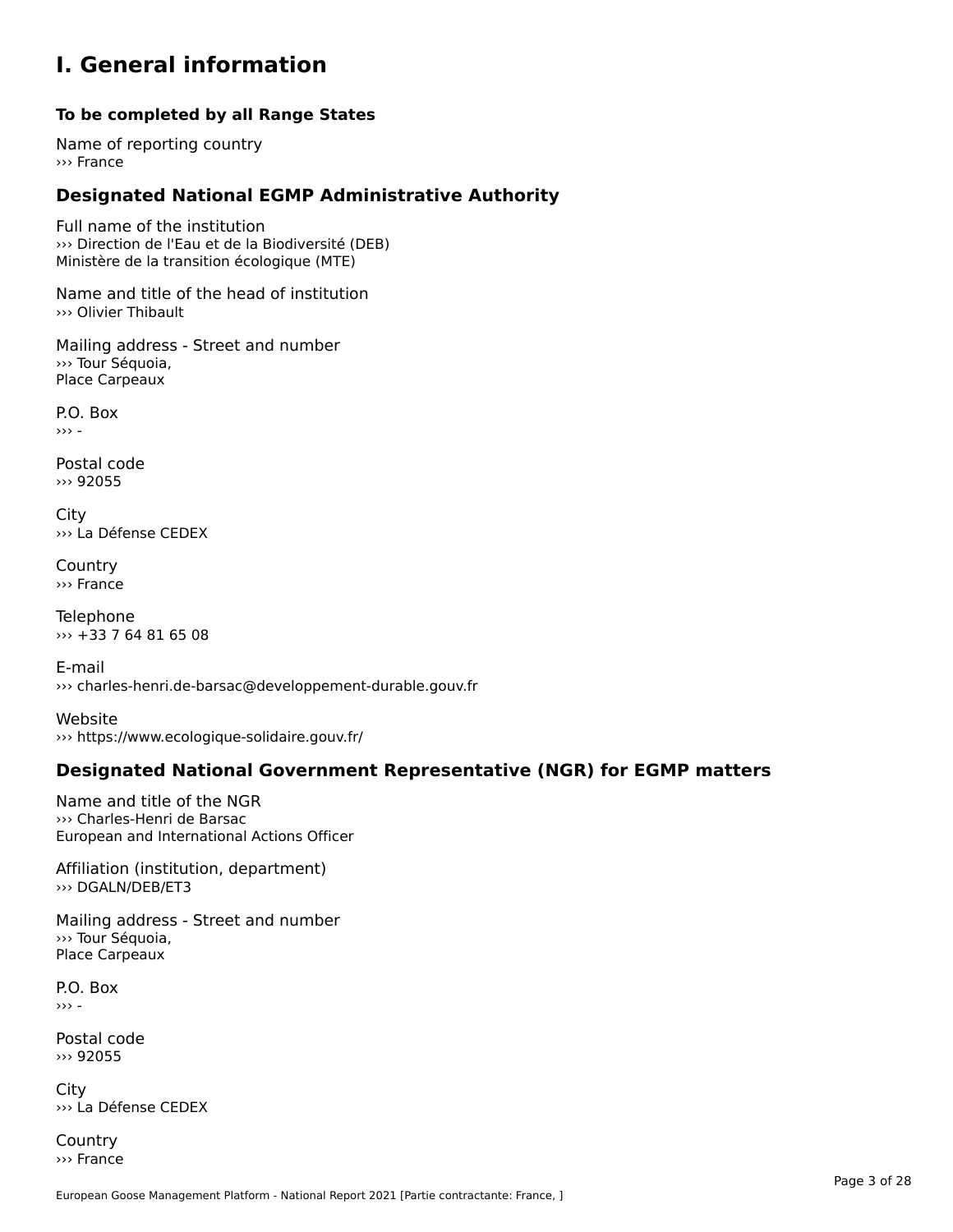**Telephone** ››› + 33 1 40 81 31 90

E-mail ››› charles-henri.de-barsac@developpement-durable.gouv.fr

#### Website

››› https://www.ecologique-solidaire.gouv.fr/

#### **Additional designated National Government Representative (NGR) for EGMP matters (if available)**

Name and title of the NGR

Affiliation (institution, department)

Mailing address - Street and number ›››

P.O. Box›››

Postal code ›››

Cityااب<br><<

**Country**  $\rightarrow$   $>$ 

Telephone

E-mailㄴ-ı<br>›››

Website›››

# **Designated National Expert (NE) for EGMP matters**

Name and title of the NE››› Léo BaconAdaptive Management Engineer Adaptive Managem<br>Migratory Bird Unit

Affiliation (institution, department) ››› OFB (National Agency for Biodiversity) OF Direction de la Recherche et de l'appui scientifique (Research and Scientific support Directorate)

Mailing address - Street and number ››› La Tour du Valat Le Sambuc

P.O. Box ››› -

Postal code ››› 13200

City ››› Arles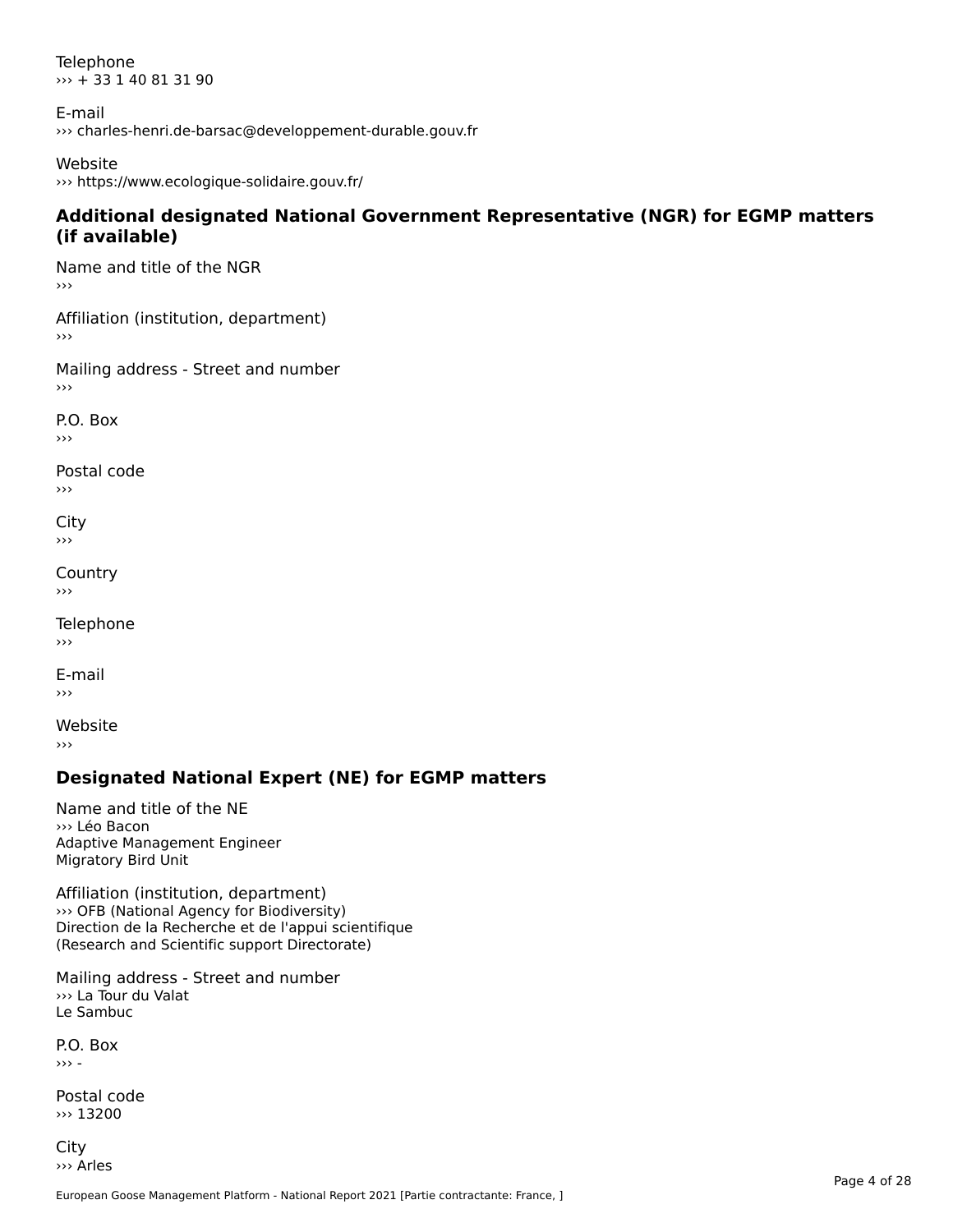Country››› France

Telephone ››› + 33 4 90 97 29 88

E-mail ››› leo.bacon@ofb.gouv.fr

Website››› http://www.ofb.gouv.fr/

# **Additional designated National Expert (NE) for EGMP matters (if available)**

Name and title of the NE›››Affiliation (institution, department) Mailing address - Street and number P.O. Box›››Postal codeں <sub>ا</sub><br>‹‹‹ City ااب<br><< **Country** ›››Telephone E-mail Website›››

#### **Other relevant institutions/entities/individual experts that have contributed to this report**report

Please insert information on any other relevant institutions/entities/individual experts that have riease insert imormation<br>contributed to this report ››› Thibaut Powolny, OMPO

# **Additional information and comments (optional)**

Please insert additional information and comments ›››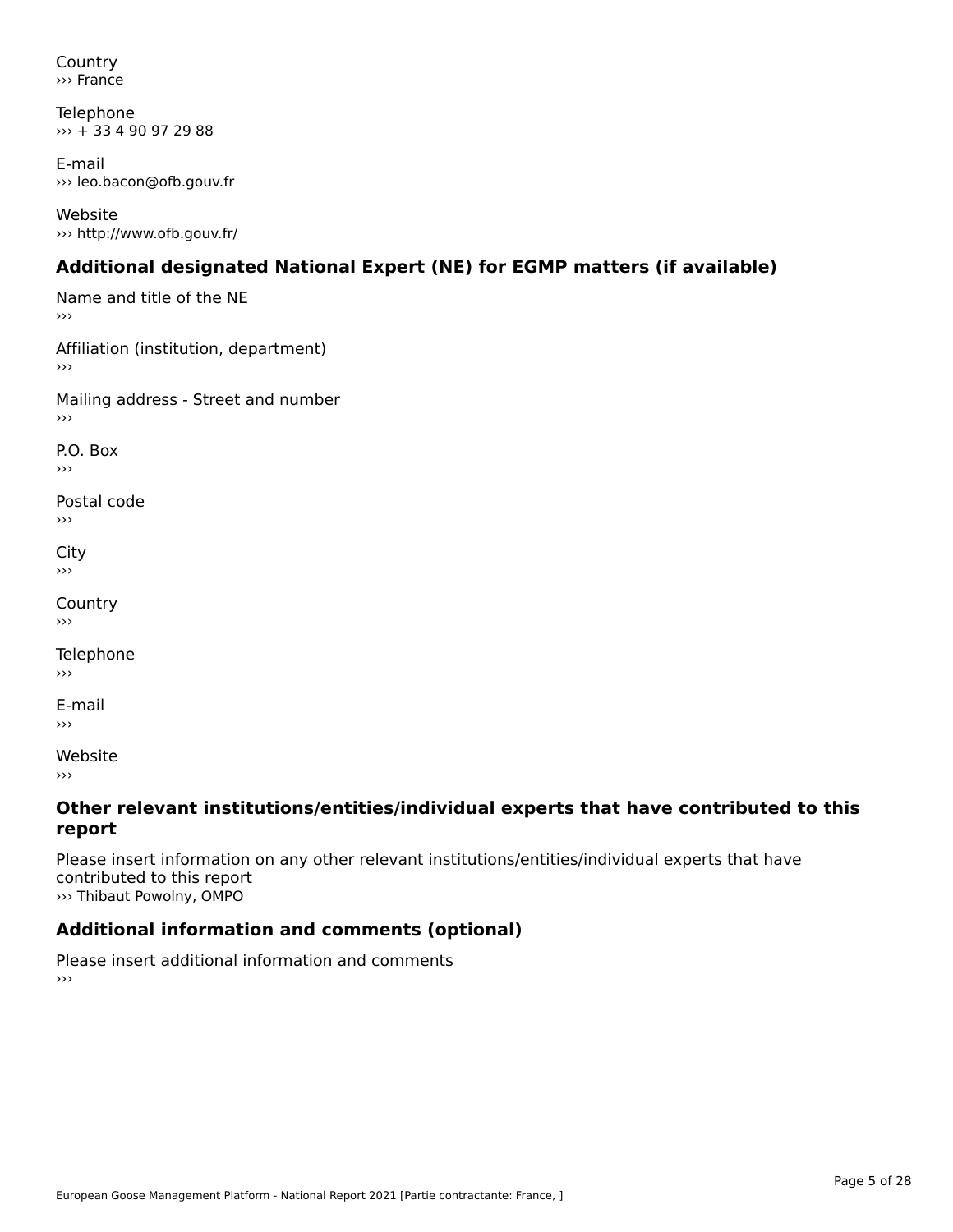### **II. General non-species-specific reporting**

#### **To be completed by all Range States**

II.1. Are you monitoring the level of agricultural conflict (damage, complaints) with geese in your country n.i. Are you monitoring the lever or agricultural connict (damage, complaints) with g<br>on national (centralized for the entire country), regional(sub-national) or local level?

(PfG ISMP p.33, Objective II  $(4+5)$ ) ∪ ISMIT p.55, Objective<br>Please select only one option □ Yes<br>□ No ☑ Not relevant

Please indicate the level:

Possibility for multiple options  $\Box$  National (centralized for the entire country)  $\Box$  Regional (sub-national)

☐ Local

#### **National (centralized for the entire country) monitoring**

Please provide details on the national monitoring methods, units, frequency and the coverage

Are these national activities species-specific? ∩ne enese national activity<br>Please select only one option ים וכ<br>⊡ No

Please list the species

›››

#### **Regional (sub-national) monitoring**

Please provide details on the regional monitoring methods, units, frequency and the coverage

Are these regional activities species-specific? ∩ne these regional activ<br>Please select only one option □ Yes<br>□ No

Please list the species ›››

#### **Local monitoring**

Please provide details on the local monitoring methods, units, frequency and the coverage

Are these local activities species-specific? Please select only one optionriease<br>□ Yes □ Yes<br>□ No

Please list the species ›››

Please explain the reasons

Please explain the reasons

››› Very few damages by geese have been recorded in France. Those scarce damages are mainly caused by walig rew damages by geese have been recorded in France. Those scarce damages are manny caused by<br>alien invasive species i.e. Canada and Egyptian geese. No Greylag goose damages have been reported so far.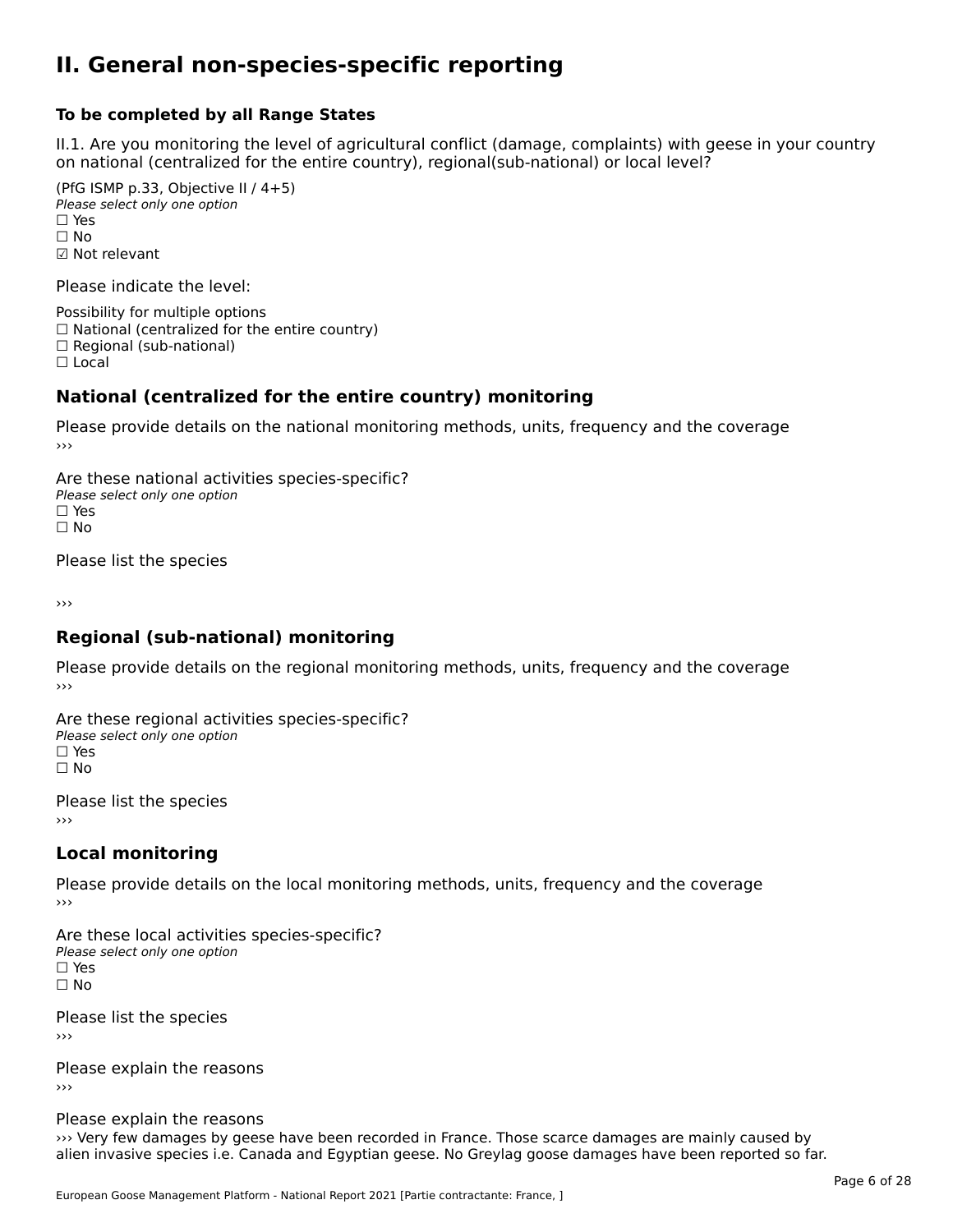II.2. What management measures does your country apply to manage agricultural conflicts related to

(PfG ISMP p. 33, Objective II  $/$  4+5)

Possibility for multiple options

☑ No agricultural conflict related to geese has been recorded in my country

☑ No management measures are applied to manage agricultural conflicts related to geese

⊠ No management measures are applied to manage agricultural connicts rela<br>□ Compensation schemes (payments to farmers for losses e.g. crop damage)

□ Compensation schemes (payments to farmers for losses e.g. crop damage)<br>□ Subsidy schemes (payments to support farmers to provide for/tolerate geese on their land, replacing agricultural use)

use,<br>□ Scaring schemes or other preventive measures designed to actively keep geese away from farmland

 $\Box$  Designation of goose foraging areas (accommodation areas)

□ Designation of goose foraging areas (accommodation areas)<br>□ Derogation shooting to keep geese away from sensitive crops and to reduce population size

 $\Box$  Any other management measures to alleviate agricultural conflict

### **No management measures are applied**

Please explain the reasons

››› Very few damages by geese have been recorded in France. Hence there has been no need for management we very rew damages by geese nave been recorded in<br>measures to alleviate agriculture damage or conflicts.

### **Compensation schemes (payments to farmers for losses e.g. crop damage)**

Please indicate the level at which the schemes are applied

Possibility for multiple options rossibility for multiple options<br>□ National (centralized for the entire country) □ National (centralized io<br>□ Regional (sub-national) ☐ Local

Please explain how the damage (yield loss) is determined

Are these schemes species-specific?∩ne these senemes spe<br>Please select only one option ים וכ∍<br>⊡ No

Please provide details on the species-specific measures ›››

Please provide any other details (e.g. results), if available

Please explain the reasons›››

Is the effectiveness of this scheme evaluated?□ CITC CITCCLIVERESS OF C<br>Please select only one option □ Yes<br>□ No

Please provide details on the evaluation of effectiveness

Please provide any other details (e.g. results), if available

Please explain the reasons

#### **Subsidy schemes (payments to support farmers to provide for/tolerate geese on their land, replacing agricultural use)**land, replacing agricultural use)

Please indicate the level at which subsidy schemes are provided

Possibility for multiple options ™assibility for multiple options<br>□ National (centralized for the entire country)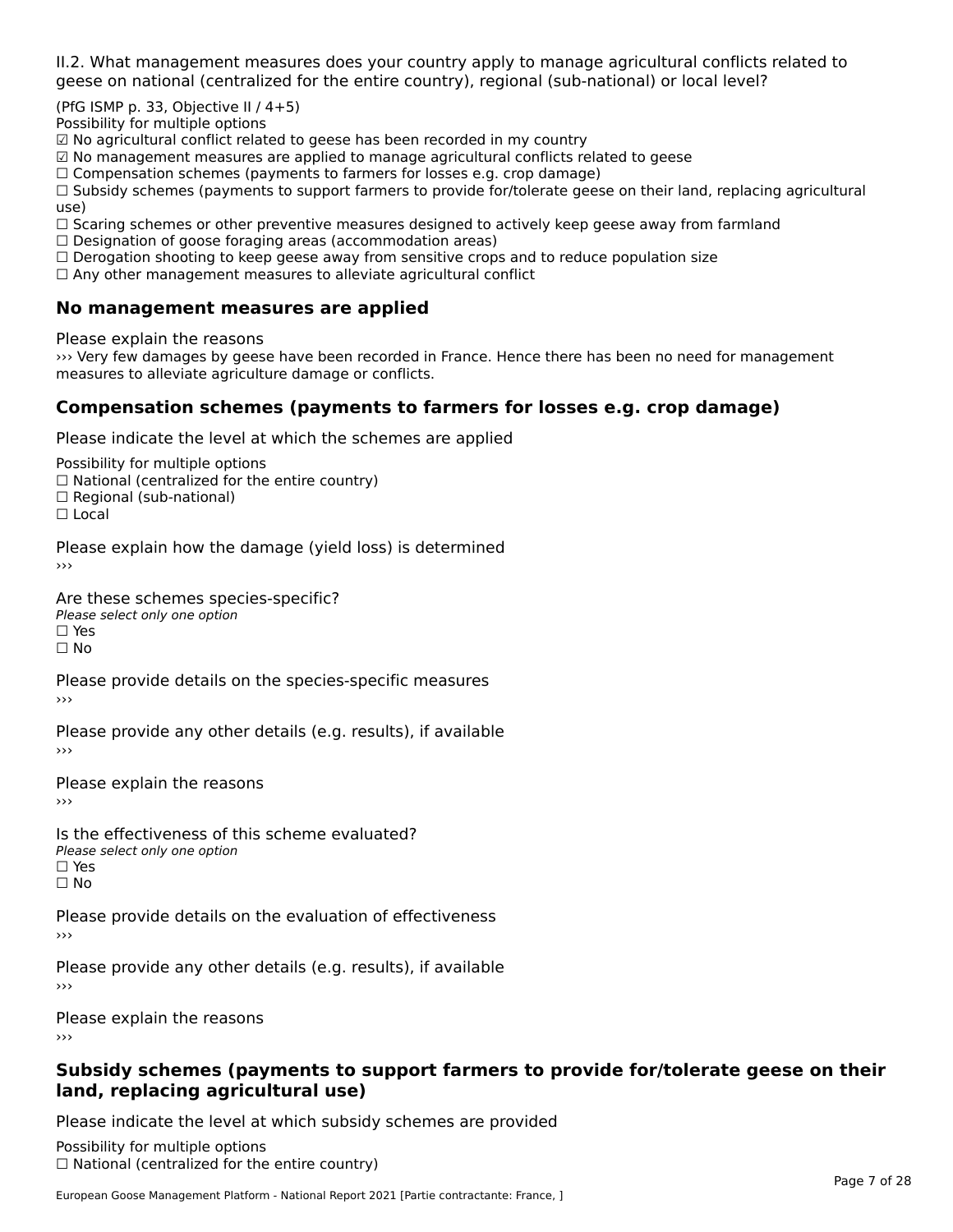□ Regional (sub-national) ☐ Local

Please provide details on the subsidy schemes

Are these schemes species-specific?Please select only one optionPlease select only one option<br>□ Yes □ Yes<br>□ No

Please provide details on the species-specific measures

Please provide any other details (e.g. results) if available

Please explain the reasons

›››

Is the effectiveness of this scheme evaluated?□ CIC CILCCLIVENC55 OF C<br>Please select only one option □ Yes<br>□ No

Please provide details on the evaluation of effectiveness›››

Please provide any other details (e.g. results) if available

Please explain the reasons

#### **Scaring schemes or other preventive measures designed to actively keep geese awayfrom farmland**

Please indicate the level of the schemes

Possibility for multiple options rossibility for multiple options<br>□ National (centralized for the entire country)

□ National (centralized io<br>□ Regional (sub-national)

☐ Local

Please provide details on the scaring schemes or other preventive measures

Is the effectiveness of this scheme evaluated?□ CITC CITCCLIVERESS OF C<br>Please select only one option □ Yes<br>□ No

Please provide details on the evaluation of effectiveness

Please provide any other details (e.g. results) if available

Please explain the reasons

# **Designation of goose foraging areas (accommodation areas)**

Please provide details on the foraging areas (accommodation areas)

Please indicate at which level the foraging areas are designated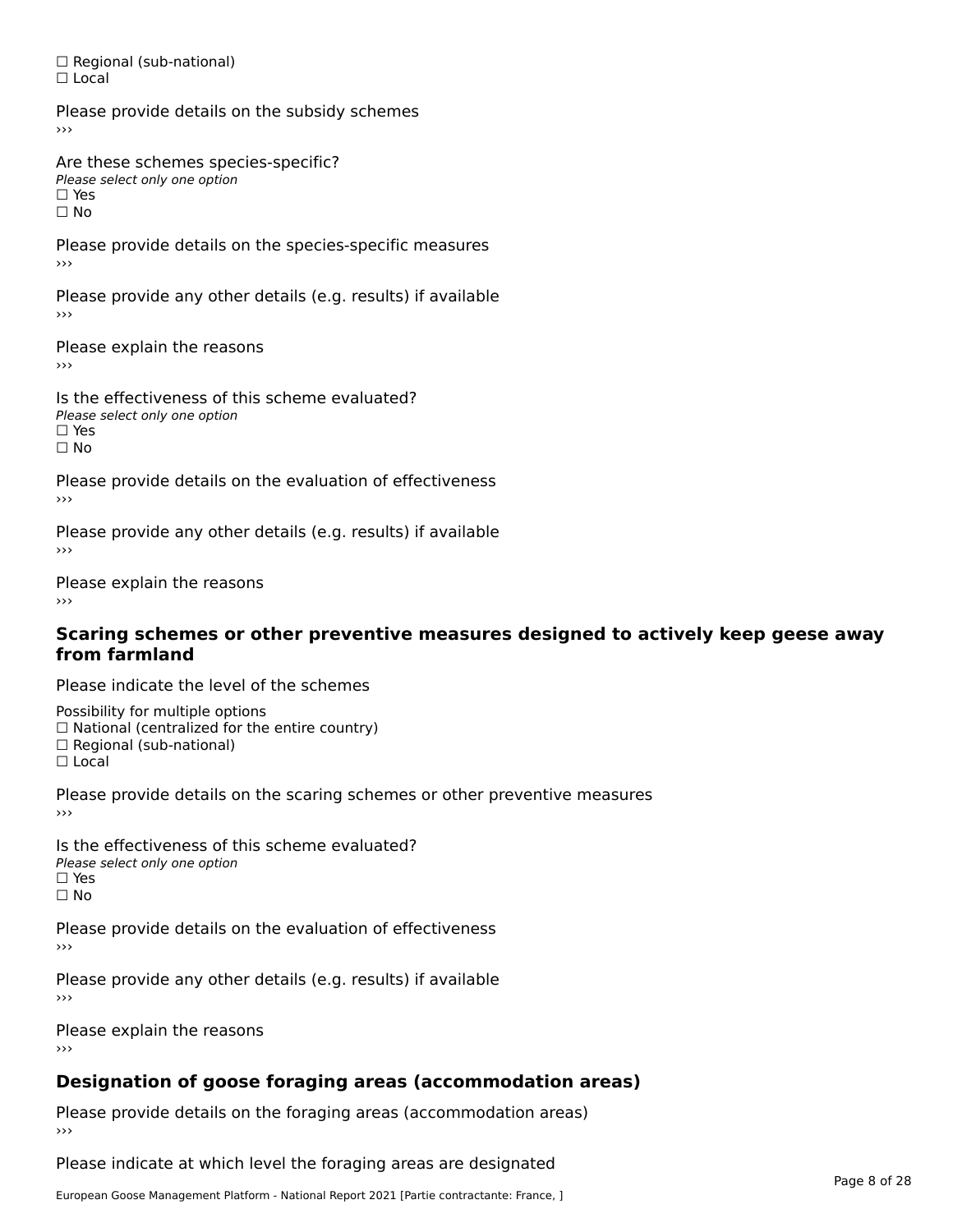Possibility for multiple options rossibility for multiple options<br>□ National (centralized for the entire country) □ National (centralized io<br>□ Regional (sub-national) ☐ Local

Is the effectiveness of accommodation areas evaluated?□ CILCCCCVCIC55 OF Q<br>Please select only one option □ Yes<br>□ No

Please provide details on the evaluation of effectiveness

Please provide any other details (e.g. results), if available

Please explain the reasons ›››

#### **Derogation shooting to keep geese away from sensitive crops and to reduce population size**population size

Please provide species-specific details on the derogation shooting ›››

Please indicate the application level of the derogation shooting

Possibility for multiple options rossibility for multiple options<br>□ National (centralized for the entire country)

□ National (centralized io<br>□ Regional (sub-national)

☐ Local

Is the effectiveness of derogation shooting evaluated?

Please select only one option

rıease<br>□ Yes

☐ No

Please provide details on the evaluation of effectiveness

Please provide any other details (e.g. results), if available

Please explain the reasons

### **Any other management measures taken to alleviate agricultural conflicts**

Please provide details on the management measures that are taken

Please indicate the level of the measures

Possibility for multiple options rossibility for multiple options<br>□ National (centralized for the entire country) □ National (centralized io<br>□ Regional (sub-national) ☐ Local

Are these measures species-specific? ric criese measures spe<br>Please select only one option *riease*<br>□ Yes ☐ No

Please give details on the species-specific measures

Please provide brief details (attach file or provide weblink)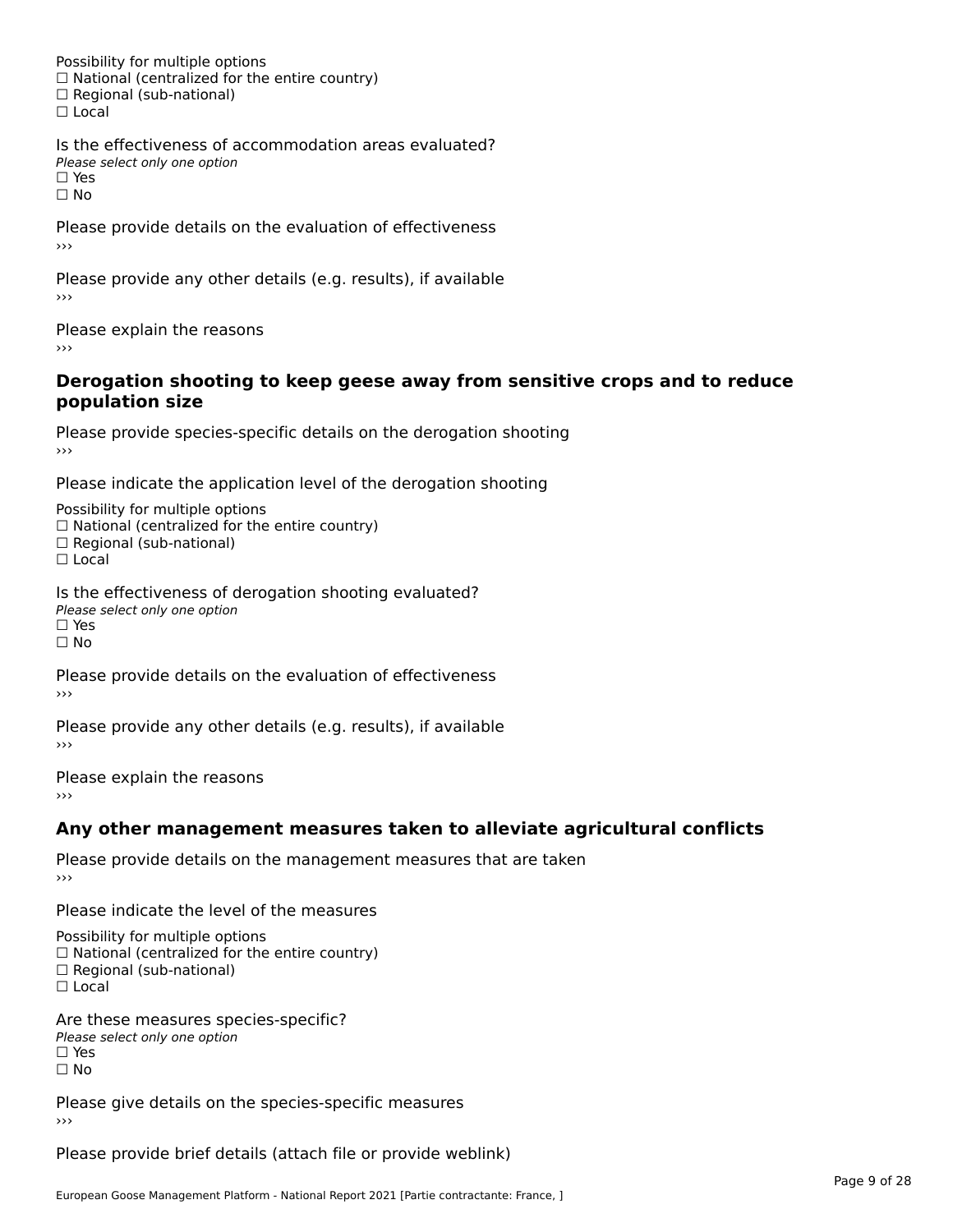›››

Please explain the reasons›››

Is the effectiveness of these measures evaluated? Please select only one option ☐ Yes

☐ No

Please provide details on the evaluation of effectiveness ›››

Please provide any other details (e.g. results), if available

Please explain the reasons

II.3. Has your country developed new or adjusted existing legislation to facilitate the implementation of

(TBG ISSMP; PfG ISSMP)

Please select only one option ☐ Yes

☑ The legislation has been reviewed and no need to adjust existing or develop new legislation has been identified ⊠ The regislation has been reviewed and no need to adjust existing or develop new regislation has been identi<br>□ No, but the development of new or adjustment of existing legislation is currently under political discussion

□ No, but the development of new or adjustment of existing legislation is currently under political discussion<br>□ No, but the development of new or adjustment of existing legislation is currently under technical discussion

☐ The legislation has not been reviewed yet for any possible need of adjustment or development of new legislation

☐ Other

Please provide details on the new legislation or the adjustments to existing legislation and the issues addressed

Please attach the legislation

Please indicate if you have used the Guidance on Implementation of AHM through Domestic Legal Regulations (adopted at EGM IWG3)Please select only one option ☐ Yes

☐ No

Please explain what other guidance has been used instead

#### Please provide details

››› Several provisions on adaptive harvest management are included in the Law n° 2019-773 dated 24 July 2019 establishing the French Biodiversity Agency (OFB), modifying the missions of Hunters' federations and reinforcing the environment police (Loi n° 2019-773 du 24 juillet 2019 portant création de l'Office français de la biodiversité, modifiant les missions des fédérations des chasseurs et renforçant la police de l'environnement)

Is there an anticipated date to conclude considerations related to development or adjustment of legislation related to AHM within your country›››

Is there an anticipated date to conclude considerations related to development or adjustment of legislation is there an anticipated date to control<br>related to AHM within your country

Please explain the reasons›››

Please specify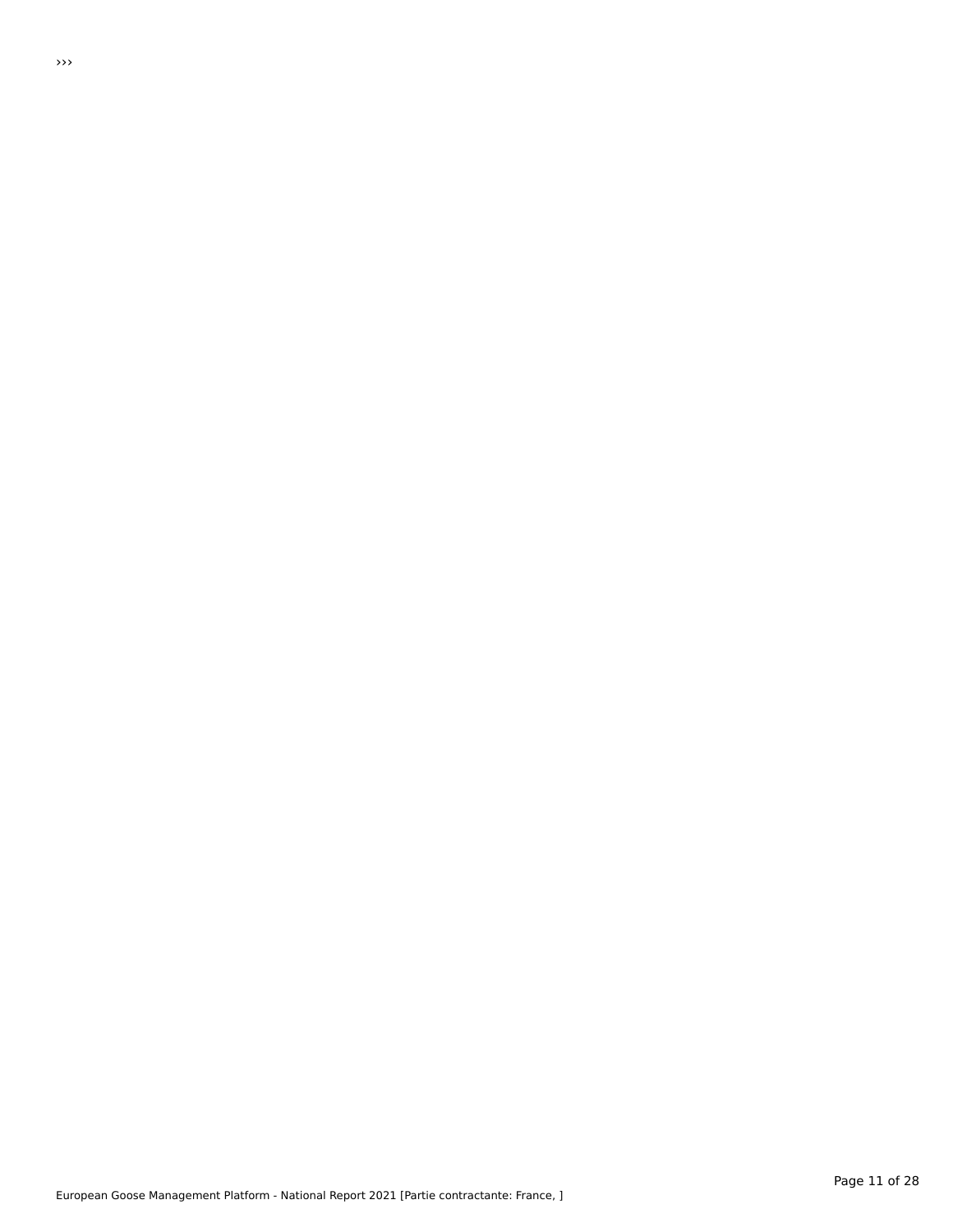# **III. Pink-footed Goose International Species Management Plan (PFG**III. FII<br>ICMAD)

### **Praticipating Range States: Belgium, Denmark, the Netherlands, Norway**

## **General Implementation**

III.1. Does your country have a national (centralized for the entire country), regional (sub-national) or local

(PfG ISMP, p. 29; Objective II+IV/6) Please select only one option *Please select only one option*<br>□ Yes, adopted and being implemented  $\Box$  res, adopted and being implemented<br> $\Box$  Yes, adopted but not being implemented  $\Box$  A plan(s) is/are being developed ☐ No

Please indicate the level of the plan

Possibility for multiple options rossibility for multiple options<br>□ National (centralized for the entire country) □ National (centralized io<br>□ Regional (sub-national) ☐ Local

#### **National management plan**

Please indicate the date of adoption

**National Management Plan** 

Please indicate by whom the plan was adopted

**National** Management Plan

Please provide details about the implementing agency

**National** Management Plan

Please provide a reference to the plan

**National** Management Plan

Please provide a main contact

**National** Management Plan

Does the management plan/s promote recreational uses such as tourism and hunting?

(PfG ISMP, p. 33, Objective II+IV/6) Please select only one optionPlease select only one option  $\square$  Yes ☐ No

Please provide more details on the activities

Please indicate the economic, cultural and other value of the recreational activities at national level

Please explain the reasons ›››

# **Regional management plan**

In case of various management plans, please upload a document or table listing all the management plans, $\frac{1}{2}$  case of various management plans, please uploa including the details required in the sections below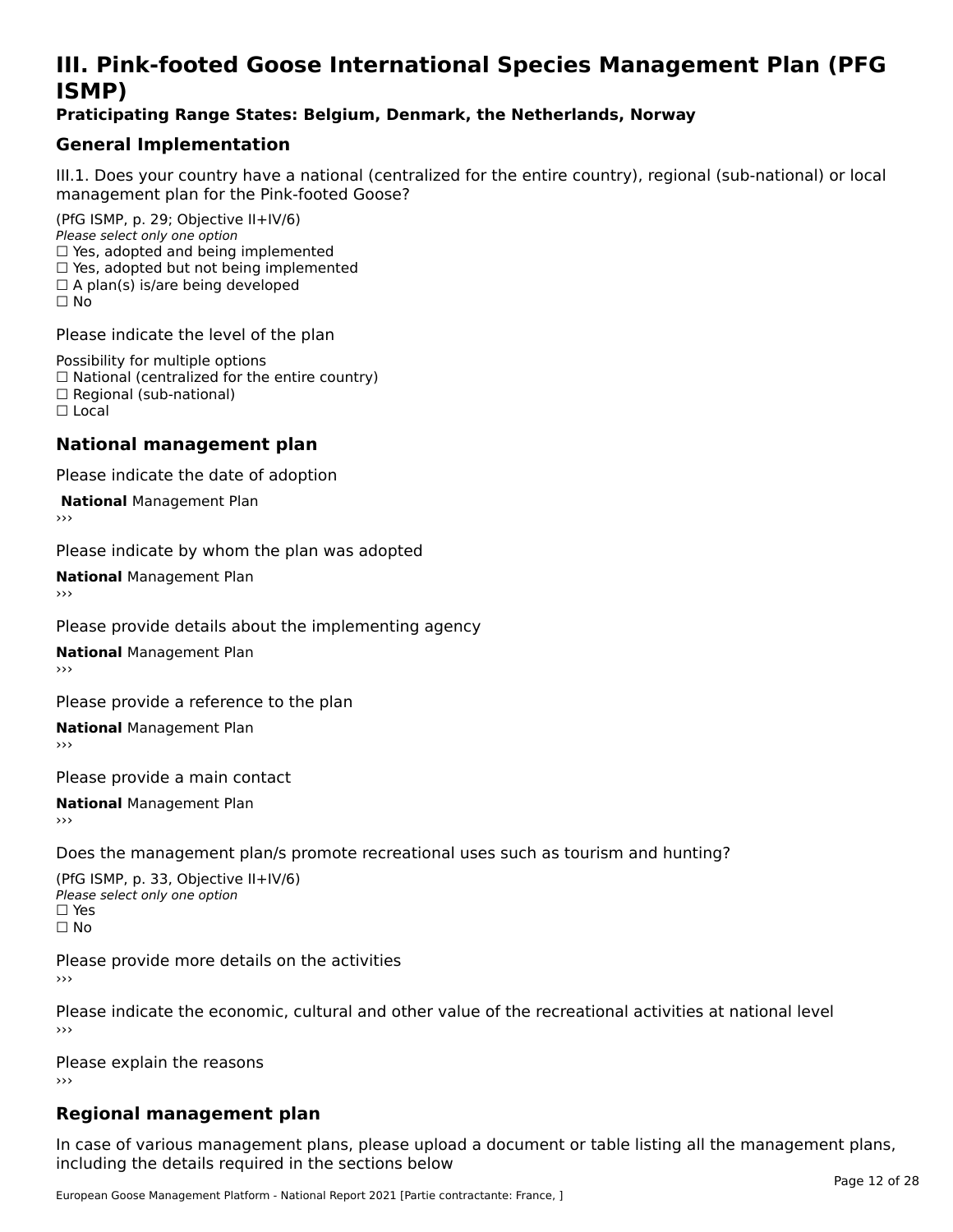›››

Please indicate the region the plan encompasses **Regional** Management Plan Please indicate the date of adoption

**Regional** Management Plan

Please indicate by whom the plan was adopted

**Regional** Management Plan

Please provide details about the implementing agency

**Regional** Management Plan

Please provide a reference to the plan

**Regional** Management Plan

Please provide a main contact

**Regional** Management Plan

Does the management plan promote recreational uses such as tourism and hunting?

(PfG ISMP, p. 33,Objective II+IV/6) ∩∩ וויוכו פון<br>Please select only one option<br>□ Yes □ Yes<br>□ No

Please provide more details on the activities ›››

Please indicate the economic, cultural and other value of the recreational activities at regional level

Please explain the reasons ›››

# **Local management plan**

In case of various management plans, please upload a document or table listing all the management plans, in case or various management plans, please uploa<br>including the details required in the sections below ›››

Please indicate the area the plan encompasses

**Local** Management Plan

Please indicate the date of adoption

**Local** Management Plan›››

Please indicate by whom the plan was adopted

**Local** Management Plan

Please provide details about the implementing agency

**Local** Management Plan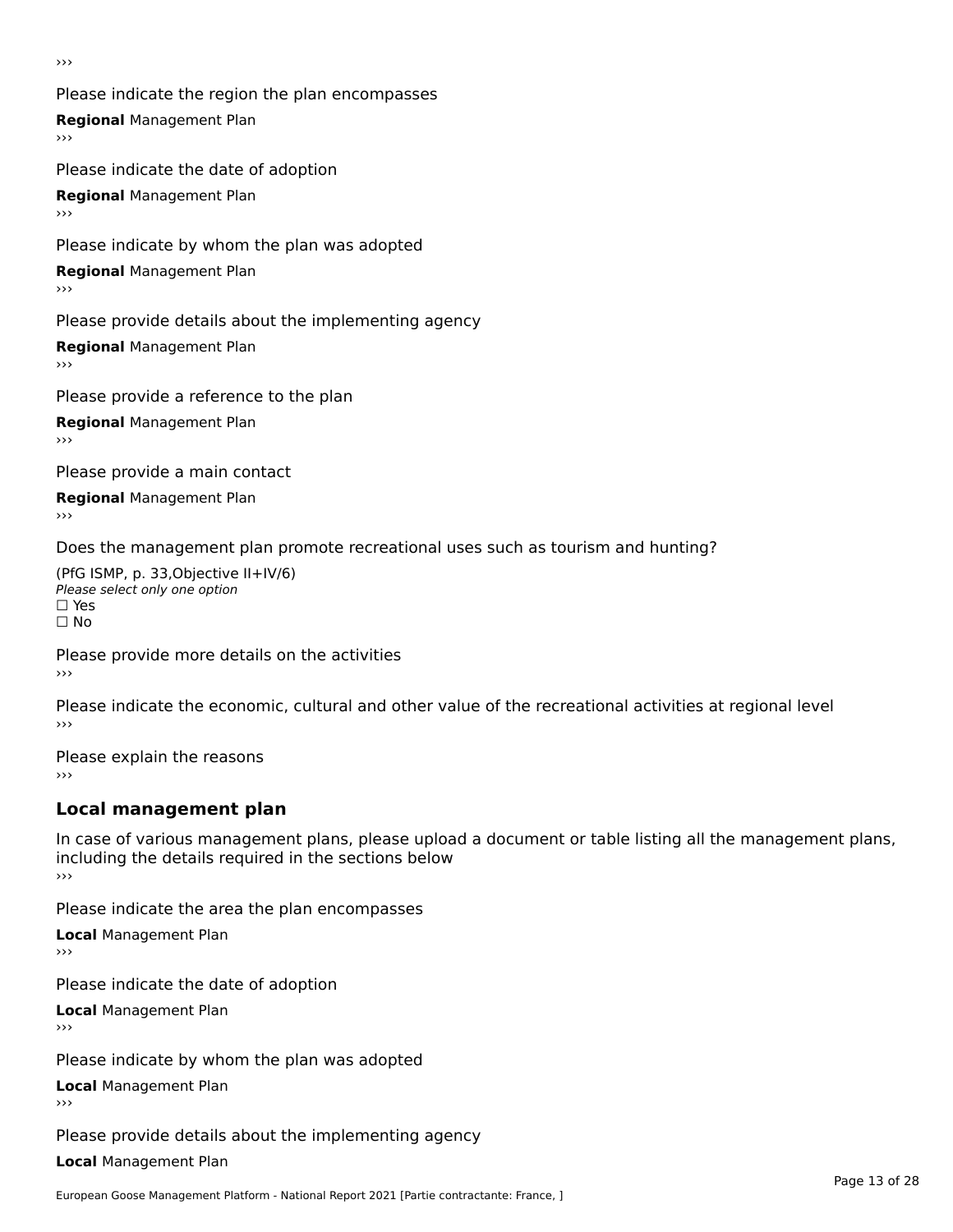›››

### Please provide a reference to the plan

**Local** Management Plan

Please provide a main contact

**Local** Management Plan

Does the management plan promote recreational uses such as tourism and hunting?

(PfG ISMP, p. 33, Objective II+IV/6) Please select only one option☐ Yes☐ No

Please provide more details on the activities

Please indicate the economic, cultural and other value of the recreational activities at local level

Please explain the reasons ›››

Please indicate the level of the plan ∩ease marcate the lever of the plan<br>□ National (centralized for the entire country) □ National (centralized io<br>□ Regional (sub-national) ☐ Local

#### **National management plan**

Please indicate the date of adoption

National management plan

Please indicate by whom the plan was adopted

National management plan

Please provide details about the implementing agency

National management plan

Please provide a reference to the plan

National management plan

Please provide a main contact

National management plan

# **Regional management plan**

Please indicate the region the plan encompasses Regional management plan

Please indicate the date of adoption

Regional management plan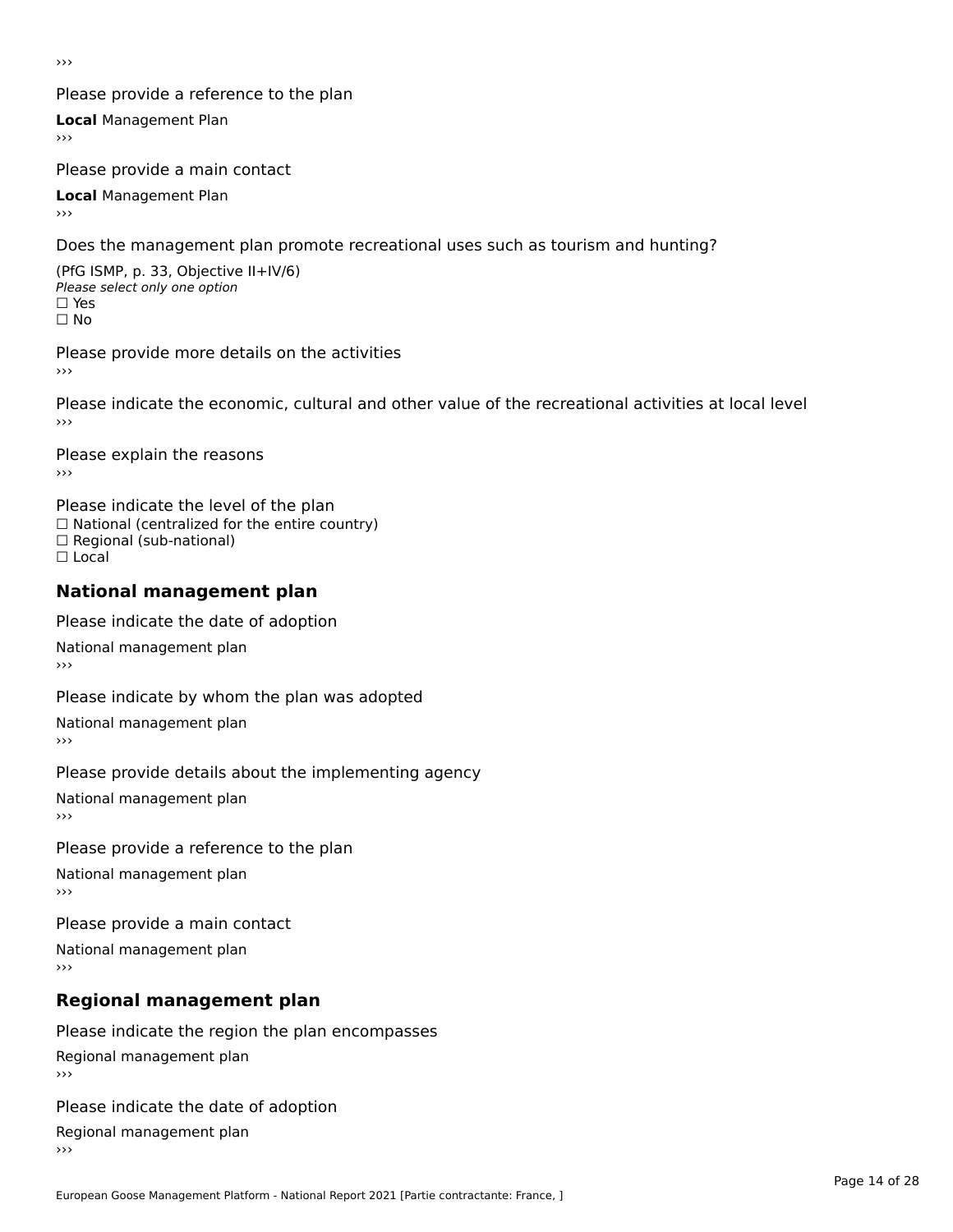#### Please indicate by whom the plan was adopted

Regional management plan

#### Please provide details about the implementing agency

Regional management plan

Please provide a reference to the plan Regional management plan

Please provide a main contact Regional management plan

#### **Local management plan**

Please indicate the area the plan encompasses

Local management plan $\overline{\phantom{a}}$  $\rightarrow$   $>$ 

Please indicate the date of adoption

Local management plan $\overline{v}$ 

Please indicate by whom the plan was adopted Local management plan›››

Please provide details about the implementing agency

Local management plan $\overline{v}$ 

Please provide a reference to the plan

Local management plan›››

Please provide a main contact

Local management plan $\overline{v}$ 

In case of various management plans, please upload a document or table listing all the management plans,in case or various management plans, please upload including the details required in the sections above<br>>>>

Are the management plan/s promoting recreational uses such as tourism and hunting?

(PfG ISMP, p. 33, Objective II+IV/6) Please select only one option☐ Yes☐ No

Please provide more details on the planned activities

Please explain the reasons›››

Please indicate why the plan is not being implemented›››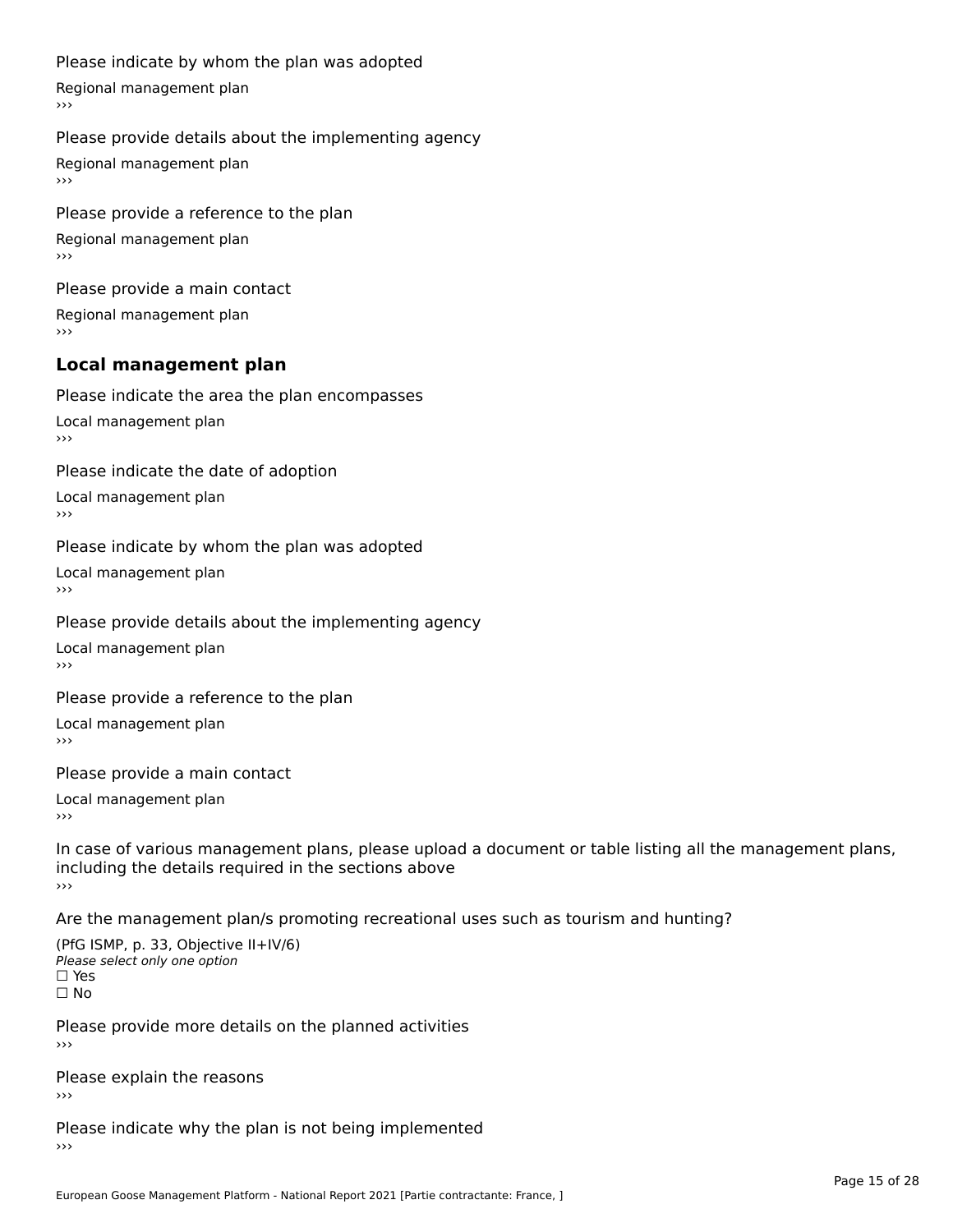Please indicate the timeline for the finalization of the plan›››

Please indicate when it is expected to be adopted

Please indicate the level of the plan(s) (National, regional, local)

Please explain the reasons›››

Field for additional information on management plan/s (optional)

III.2. Has your country established a working group to support the implementation of the PfG ISMP?

(PfG ISMP, p. 29, Objective  $I+II+II+IV/1$ ) Please select only one option □ Yes, a working group has been established □ Tes, a working group has been established<br>□ The establishment of a working group is under consideration

Please indicate the type of working group that has been established

Possibility for multiple options  $\Box$  National (centralized for the entire country)  $\Box$  Regional (sub-national)  $\Box$  Local

#### **National working group**

Please indicate the date of establishment›››

Please list the working group members and coordinator ›››

Please provide details about the functions of the working group ›››

Please provide a main contact ›››

# **Regional working group**

In case of multiple regional working groups, please upload a document or table listing all the working In case of multiple regional working groups, please upload a<br>groups, including the details required in the sections below ›››

Please indicate the region the working group services ›››

Please indicate the date of establishment ›››

Please list the working group members and coordinator ›››

Please provide details about the functions of the working group ›››

Please provide a main contact ›››

# **Local working group**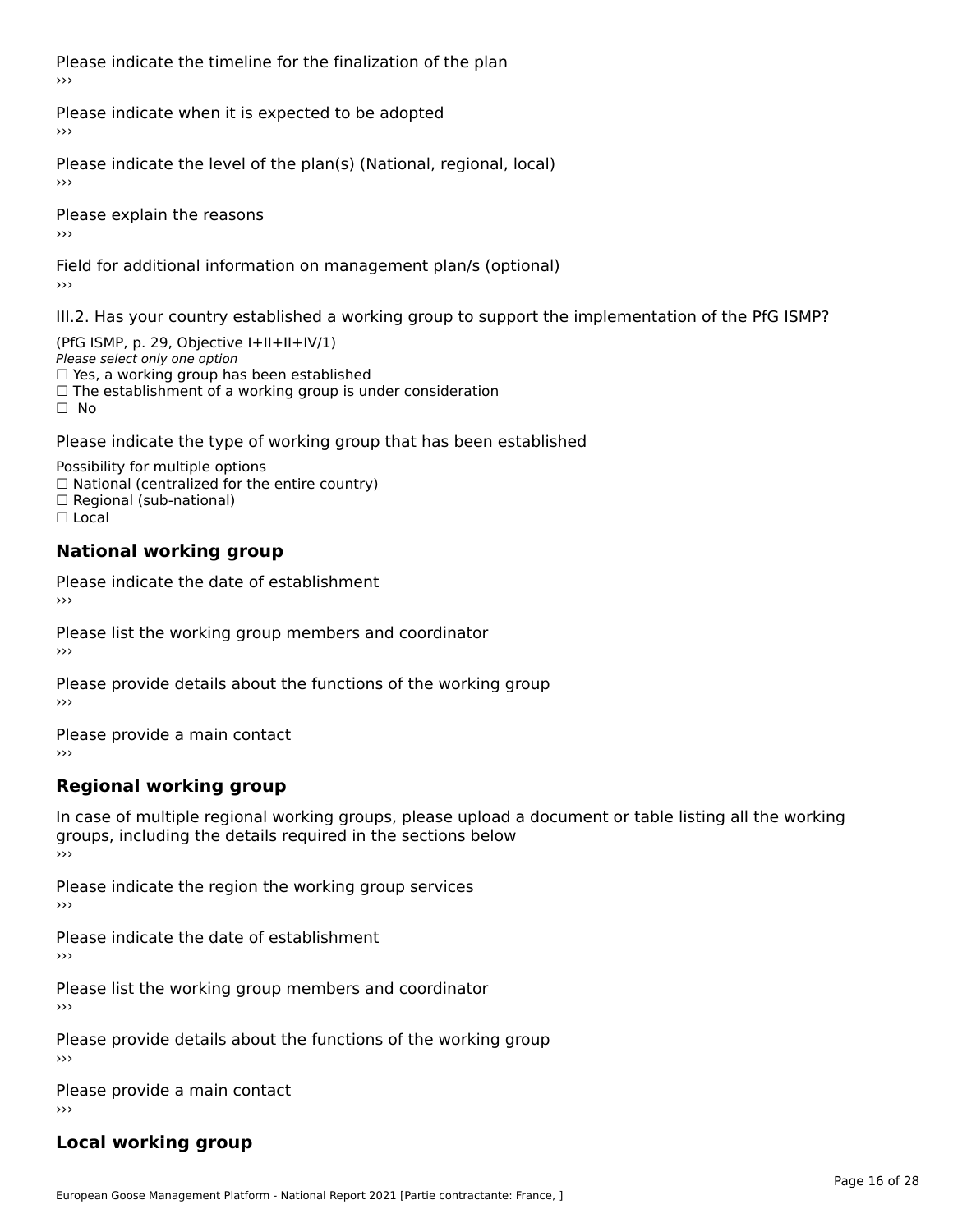In case of multiple local working groups, please upload a document or table listing all the working groups, including the details require in the sections above<br>>>>

Please indicate the area the working group services ›››

Please indicate the date of establishment ›››

Please list the working group members and coordinator ›››

Please provide details about the functions of the working group ›››

Please provide a main contact ›››

Please indicate by when a decision on the establishment will be taken

Please indicate which existing structure or capacity is responsible for the implementation of the PfG ISMP instead

Field for additional information on working group (optional)

#### **Objective I. Maintain a sustainable and stable Pink-footed Goose population and its range**range

III.3. Have key sites for the Pink-footed Goose been identified in your country?

(PfG ISMP, p. 32, Objective I/4)Please select only one option ☐ Yes□ Yes<br>□ No

Please upload an Excel table and include specific information for each site on the following items

- $1 \quad \alpha$
- 2 Site
- 2 Site<br>3 Size (ha)

د حدد una<br>4 Location (decimal geographic coordinates; and separately upload a map indicating roost and main foraging areas 4 Location<br>if possible)

- 5 Main habitat types
- 6 Has this site been afforded appropriate designation status at international levels (e.g. Ramsar site, SPA, etc.)? 6. Bestweetter status
- 6a Designation status<br>6b Date of designation
- 
- 6c Any other relevant information
- 7 Has this site been afforded appropriate protected area status at national levels? 7a Designation status
- 7a Designation status<br>7b Date of designation
- 
- 7c Any other relevant information
- 8 Does a management plan exist that address the conservation requirements of pink-footed geese?
- 8a Provide brief details e.g. about the hunting regulations and other management regimes ›››

Please explain the reasons

III.4. Are measures being taken to restore and/or rehabilitate Pink-footed Geese roosting and/or feeding habitats?

 $(PCI GMP, p. 33, Qb)$  is the I+II/7) Possibility for multiple optionsPossibility for multiple options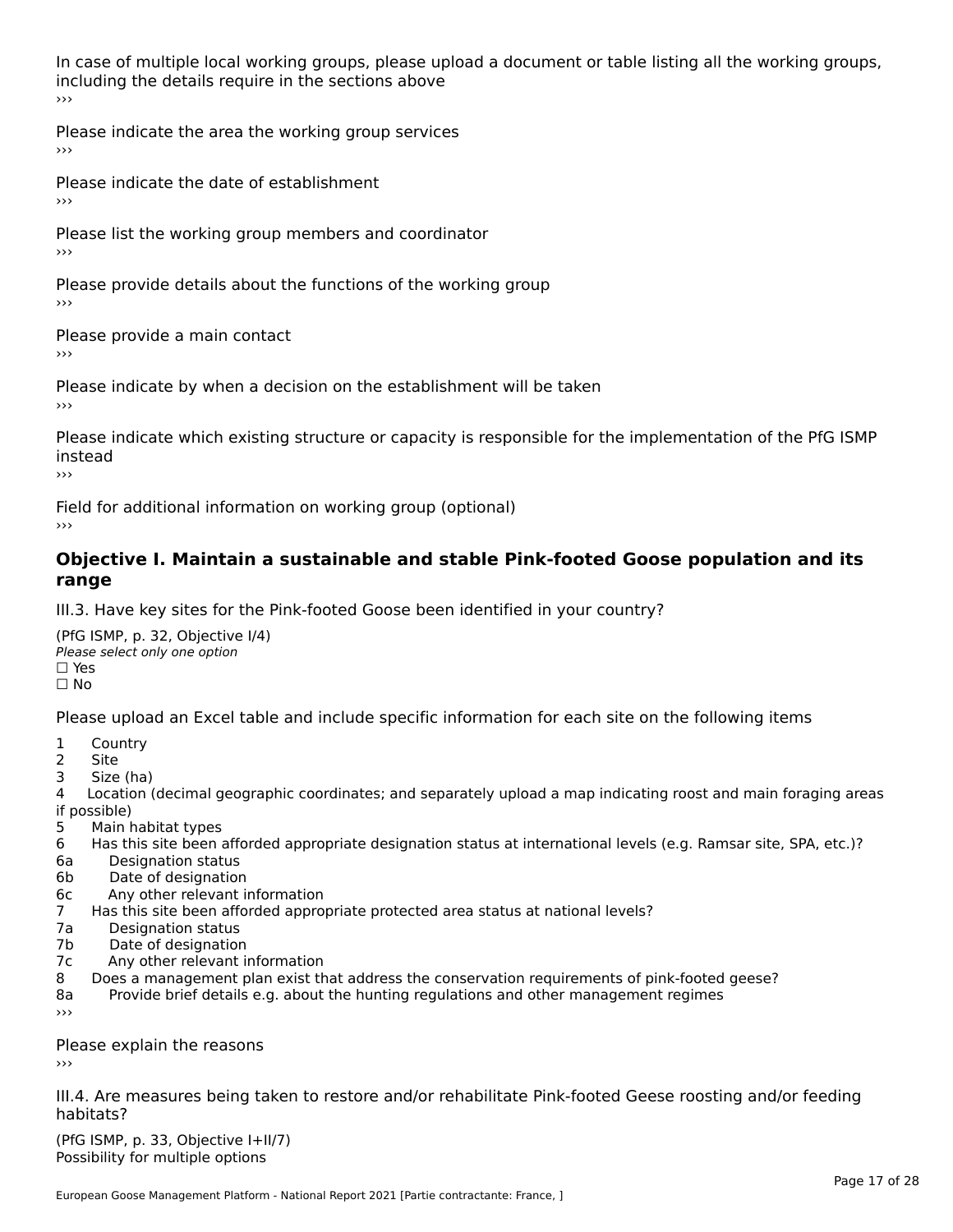☐ In staging areas □ in staging areas<br>□ In the wintering areas ☐ Not relevant

# **In the staging areas**

Please provide brief details, listing sites and measures ›››

#### **In the wintering areas**

Please provide brief details, listing sites and measures ›››

Please explain the reasons

III.5. Has a programme for prevention of Pink-footed Goose breeding on mainland been developed and

(PfG ISMP, p. 31, Objective I+II+II/2)

**[only for Norway]**

Please select only one option riease select only one option<br>□ Yes, the programme is being implemented

 $\Box$  ies, the programme is being implemented to date  $\Box$  Yes, but the programme is not being implemented to date

 $\Box$  No, but a programme is under development

Please provide information on measures taken to date

Please provide results, if available

Please provide brief details on the measures and timeline of the programme›››

Please explain why it has not been implemented

Please provide brief details and expected date of enacting it

Please provide details on any other relevant activities undertaken, if any›››

### **Keep agricultural conflicts to an acceptable level**

III.6. Are agricultural conflicts related to Pink-footed Geese (e.g. crop damage) currently at an acceptable

(PfG ISMP, p. 33, Objective II / 4+5)Please select only one option ☐ Yes☐ No

Please indicate how these conflicts are being addressed

Please indicate how these conflicts are being addressed›››

Please provide further details, as necessary ›››

#### **Objective III. Avoid increase in tundra vegetation degradation on the breeding range**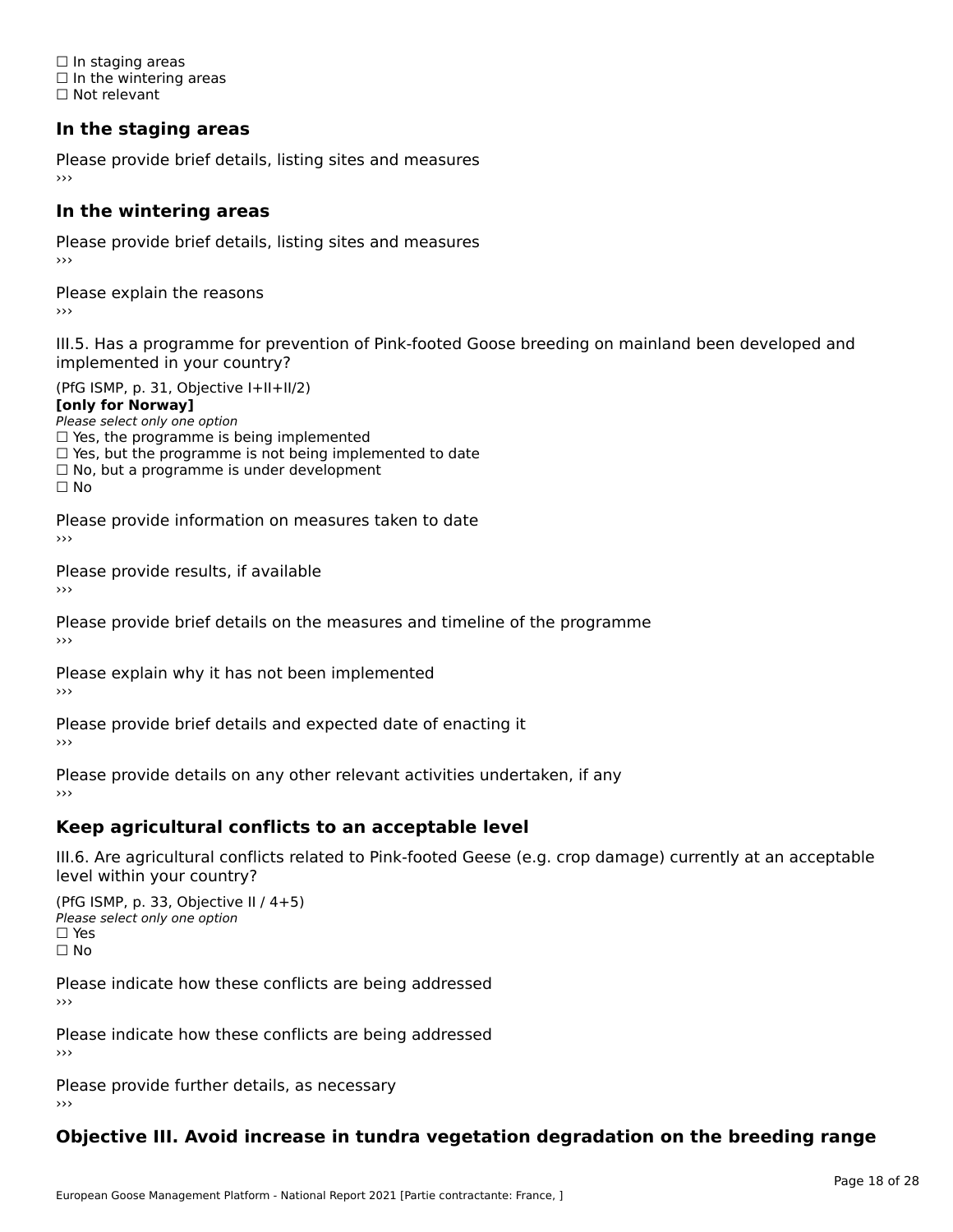III.7. Is the extent of arctic tundra degradation on Svalbard caused by the Pink-footed Goose monitored?

(PfG ISMP, p. 33-34, Objective III /8) **[only for Norway] Please select only one option** □ Yes<br>□ No

Please provide details on the type of monitoring activities (who is conducting them and how they are conducted)›››

Is there an increase in the level of degradation of the arctic tundra? □ CitCre dir increduce in c<br>Please select only one option □ Yes<br>□ No

Please provide any results or evidence

Please provide any results or evidence

Please explain the reasons›››

### **Objective IV. Allow for recreational use that does not jeopardize the population**

III.8. Does your country promote and/or implement (in the past three years) any national or regional (sub $m.6.198$  your country promove and/or miplement (in the past time years) any national or national) hunting-related campaigns, training programmes and/or management activities ?

(PfG ISMP, p. 31, Objective VI/3) **[only Norway and Denmark]** Possibility for multiple options ☐ Wise use hunting practices  $\Box$  wise use numing practices<br> $\Box$  Best practices to reduce crippling rates □ Best practices to reduce crippinig rates<br>□ Self-organization and coordination of local hunting □ Sen-organization and coordination or local nunting<br>□ No campaigns, programmes or activities have been implemented

# **Wise use hunting practices**

Please provide brief details (attach files or provide web links, if available) ›››

### **Best practices to reduce crippling rates**

Please provide brief details (attach files or provide web links, if available)

# **Self-organization and coordination of local hunting**

Please provide brief details (attach files or provide web links, if available)

Please explain the reasons›››

#### **Optionally, please provide any other information related to the implementation of the PfG ISMP**

Please provide further information here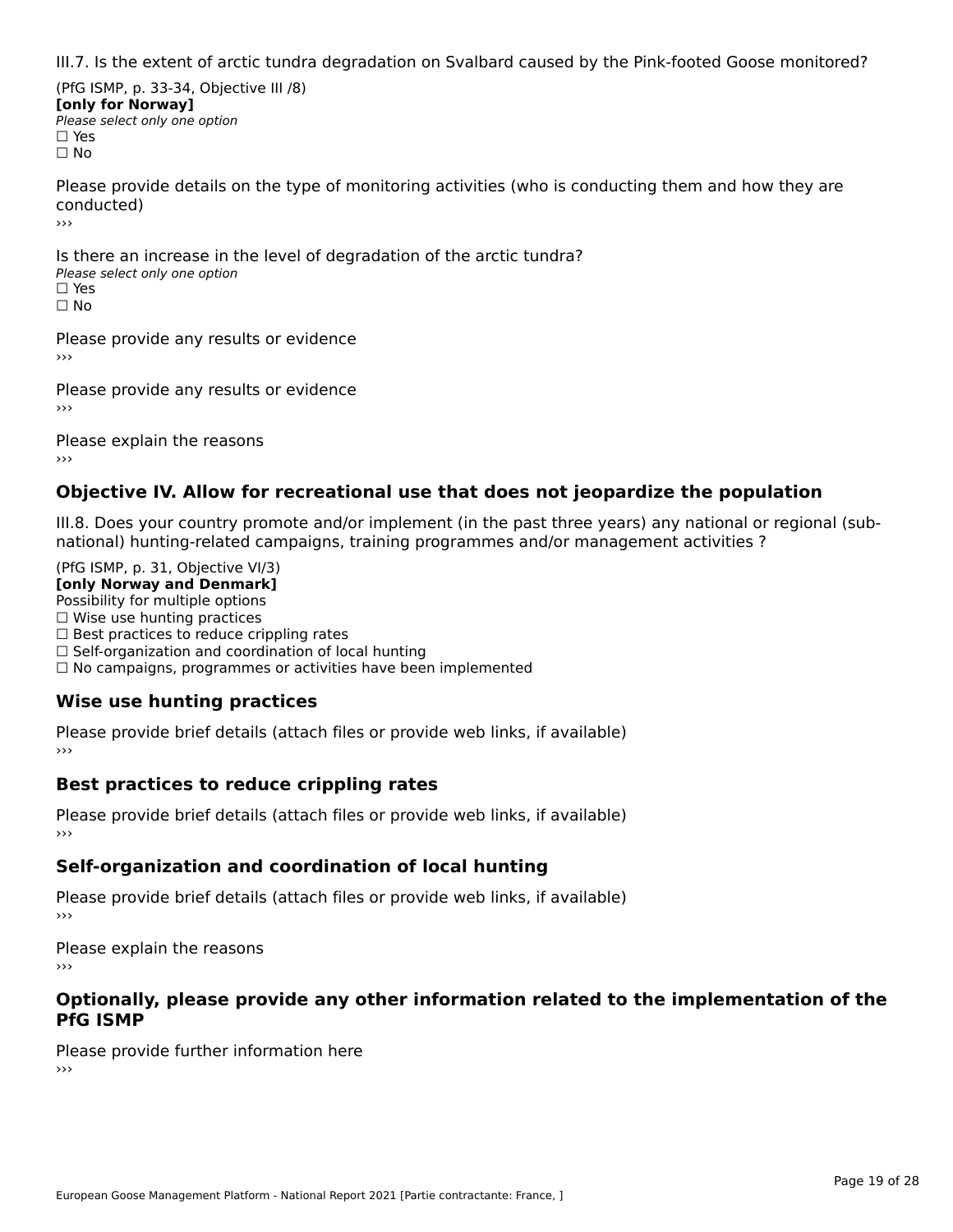#### **IV. Sub-section A: Taiga Bean Goose International Single Species Action Plan (TBG ISSAP) - Eastern 1 Management UnitAction Plan (TBG ISSAP) - Eastern 1 Management Unit**

Participating Range States**: Belarus, Estonia, Germany, Latvia, Ukraine** 

### **Objective 1. Increase survival rate of adults**

### **Result 1.1 Legal harvest does not jeopardize an increase of adult survival rates**

IV.1. Has your country developed and adopted legislation for the closure of hunting of TBG to allow for TBG IV.1. Thas your country developed and add<br>to pass before goose hunting is opened?

(activity 1.1.1.1 Workplan for the implementation of non-AHM related actions (2018-2020) agreed at the 3rd EGM IWG meeting in Leeuwarden, the Netherlands in June 2018)

#### [all Participating Range States]

Please select only one option ☐ Yes, developed and adopted

 ☐ Yes, developed but not adopted $\Box$  ies, developed but not adopted

Please describe what legislation has been developed

Please indicate when it was adopted

Please indicate how the legislation is enforced

Please describe what legislation has been developed

Please indicate the timeframe when the legislation is expected to be adopted

Please explain the reasons

#### **IV.2. Please indicate how you are improving the knowledge of the occurrence of TBG on sub-species level in your country**on sub-species level in your country

on sub-species fever in your country<br>(activity 1.1.1.2 Workplan for the implementation of non-AHM related actions (2018-2020) agreed at the **Brd EGM IWG meeting in Leeuwarden, the Netherlands in June 2018)** 

#### [all Participating Range States]

IV.2.1. Ensuring national monitoring at all known key sites <del>■ Western Chroning</del> Hational<br>Please select only one option □ Yes<br>□ No

Please describe the activities undertaken

Please list the key sites where monitoring activities are being undertaken

Please provide relevant documents or weblinks

Please explain the reasons

›››

IV.2.2. Providing identification training to people carrying out the monitoring activities Please select only one option<br>□ Yes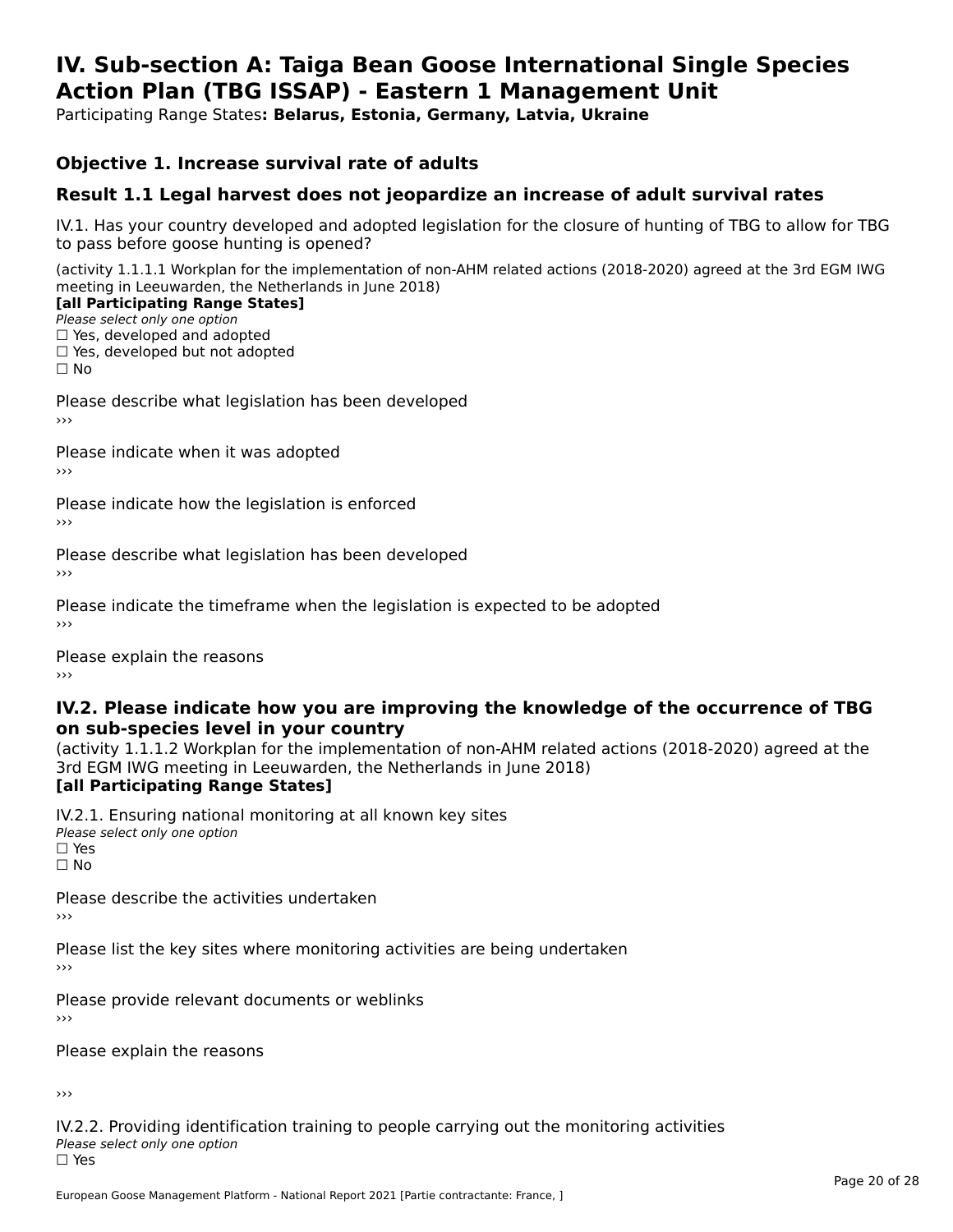#### ☐ No

Please describe the activities undertaken›››

Please provide relevant identification materials or weblinks, if available

Please explain the reasons

IV.2.3. Providing equipment to people carrying out the monitoring activities Please select only one option ☐ Yes□ Yes<br>□ No

Please describe the activities undertaken›››

Please provide relevant documents or weblinks

Please explain the reasons ›››

IV.2.4. Carrying out a satellite/GPS tagging project on TBG in the wintering/staging areas <del>∩</del><br>Please select only one option □ Yes<br>□ No

Please describe the activities undertaken›››

Please provide relevant documents or weblinks

Please explain the reasons

IV.2.5. Any other relevant activities Please select only one option ☐ Yes□ Yes<br>□ No

Please describe the activities undertaken›››

Please provide relevant documents or weblinks

# **Result 1.2 Illegal harvest is reduced to non-significant levels**

IV.3. Does your country implement an awareness-raising campaign for hunters to complement necessary rv.5. Does your court<br>legislation changes?

(activity 1.2.2.1 Workplan for the implementation of non-AHM related actions (2018-2020) agreed at the 3rd EGM IWG meeting in Leeuwarden, the Netherlands in June 2018)

#### **[Only for Belarus and Ukraine]**

**LOTTLY TOT Detailed and O**<br>Please select only one option

riease select only one option<br>□ Yes, an awareness-raising campaign is being implemented<br>□ Yes, an awareness-raising campaign is under development

□ No, but an awareness-raising campaign is under development<br>□ N。

 $\Box$  No

Please indicate who is involved in the implementation (e.g. national NGOs, research institutes, etc.)

Please provide brief details about the activities that are being implemented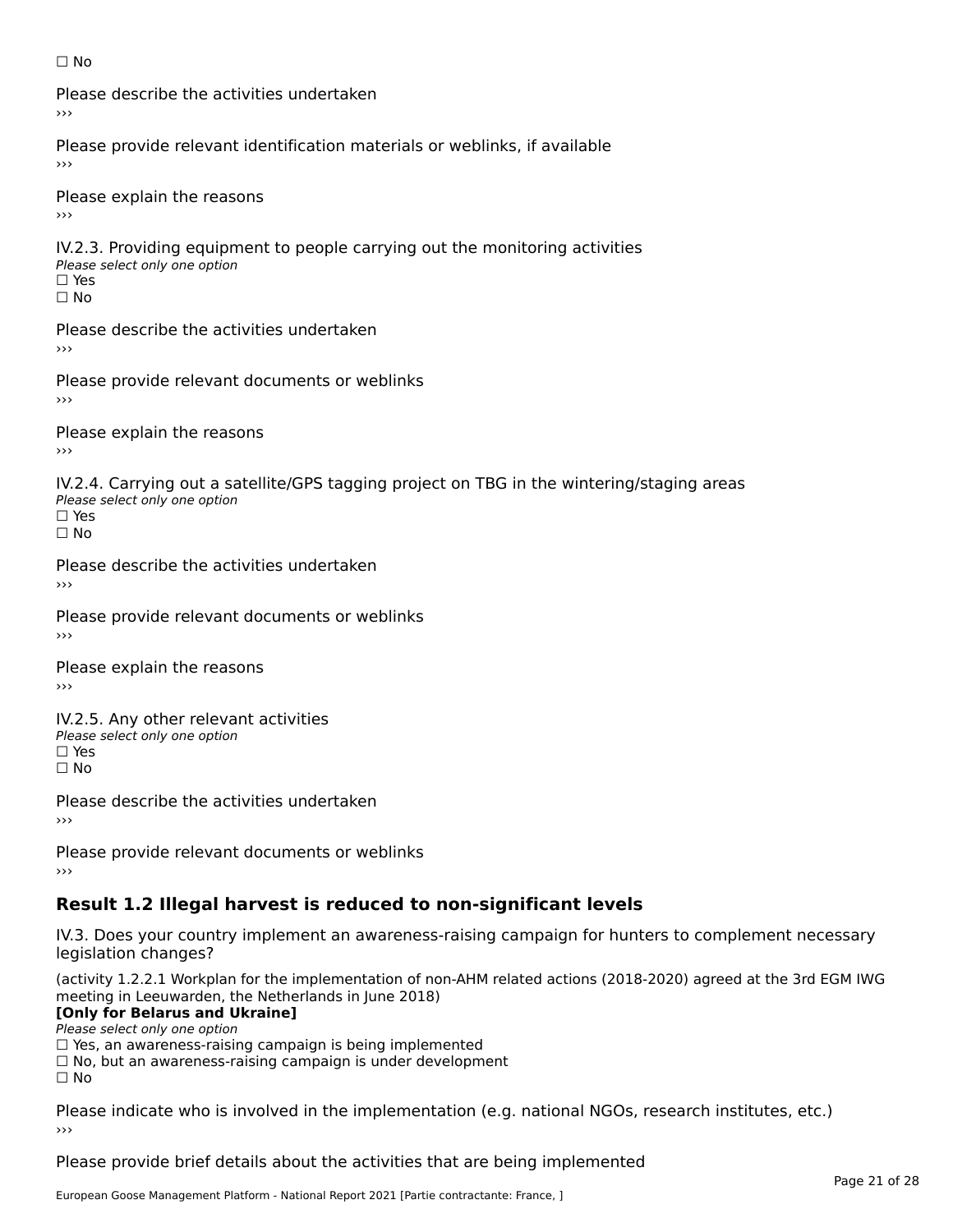›››

Please provide a weblink or upload more information on the campaign›››

Does the campaign include guidance on identification of grey geese? Please select only one option<br>□ Yes □ Yes<br>□ No

Please upload identification guides and provide weblinks ›››

Please provide further information, if available

Please explain the reasons

Please indicate who is in charge of developing the campaigns

Please provide information on when the development is expected to be finalized

Please indicate when the implementation of the campaign is envisaged to start

Please provide reasons why an awareness-raising campaign is not in place

IV.4. Has special publication on the occurrence of the Taiga Bean Goose been produced and disseminated?

(activity 1.2.2.2 Workplan for the implementation of non-AHM related actions (2018-2020) agreed at the 3rd EGM IWG **[Only for Ukraine]**

**□ Yes produced and disseminated**<br>Please select only one option  $\Box$  ies produced and disseminated  $\Box$  ies, currently being produced

Please provide details on dissemination, upload publication or provide weblink

Please provide details on the timeframe

Please indicate who is in charge of producing the publication

Please provide details on the dissemination plans

Please explain the reasons ›››

# **Other objectives and results as decided by the EGM IWG**

# **Reducing Taiga Bean Goose crippling**

IV.5. Have you undertaken any activities to reduce TBG crippling rates?

(activity agreed at the 1st EGM IWG meeting in Kristianstad, Sweden in December 2016) **[all Participating Range States]**[all Participating Range States]

### **Lan T articipating Range**<br>Please select only one option

□ Yes<br>□ No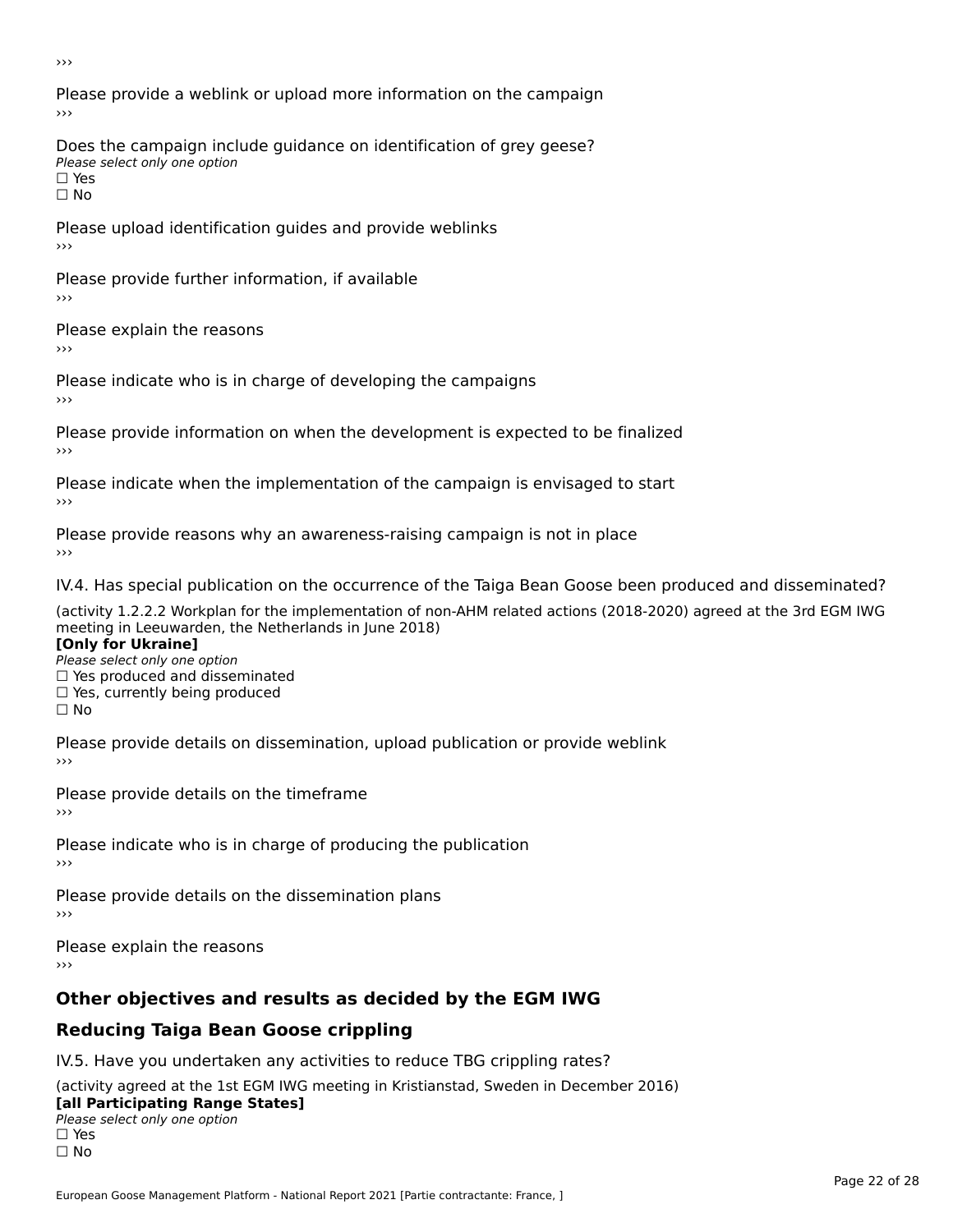☐ Not applicable

Please provide details on the activities

Please explain the reasons

Please explain the reasons

# **Raising identification skills and awareness amongst hunters**

IV.6. Have training programmes to develop identification skills amongst hunters been organized by national hunting associations?

(activity agreed at the 1st EGM IWG meeting in Kristianstad, Sweden in December 2016) **[all Participating Range States]**[all Participating Range States] **Lan Tarticipating Range**<br>Please select only one option ☐ Yes☐ No□ Not applicable

Please provide more information on the training programmes

Have the training programmes been developed in cooperation with BirdLife partners and other conservation NGOs?Please select only one option☐ Yes☐ No

Please provide a list of cooperating partners

Please provide more information of detailed activities with partners

Please upload any relevant materials

Please provide weblinks

Please explain the reasons

Please explain the reasons›››

Please explain the reasons›››

#### **Optionally, please provide any other information related to the implementation of the TBG ISSAP**

Please provide information here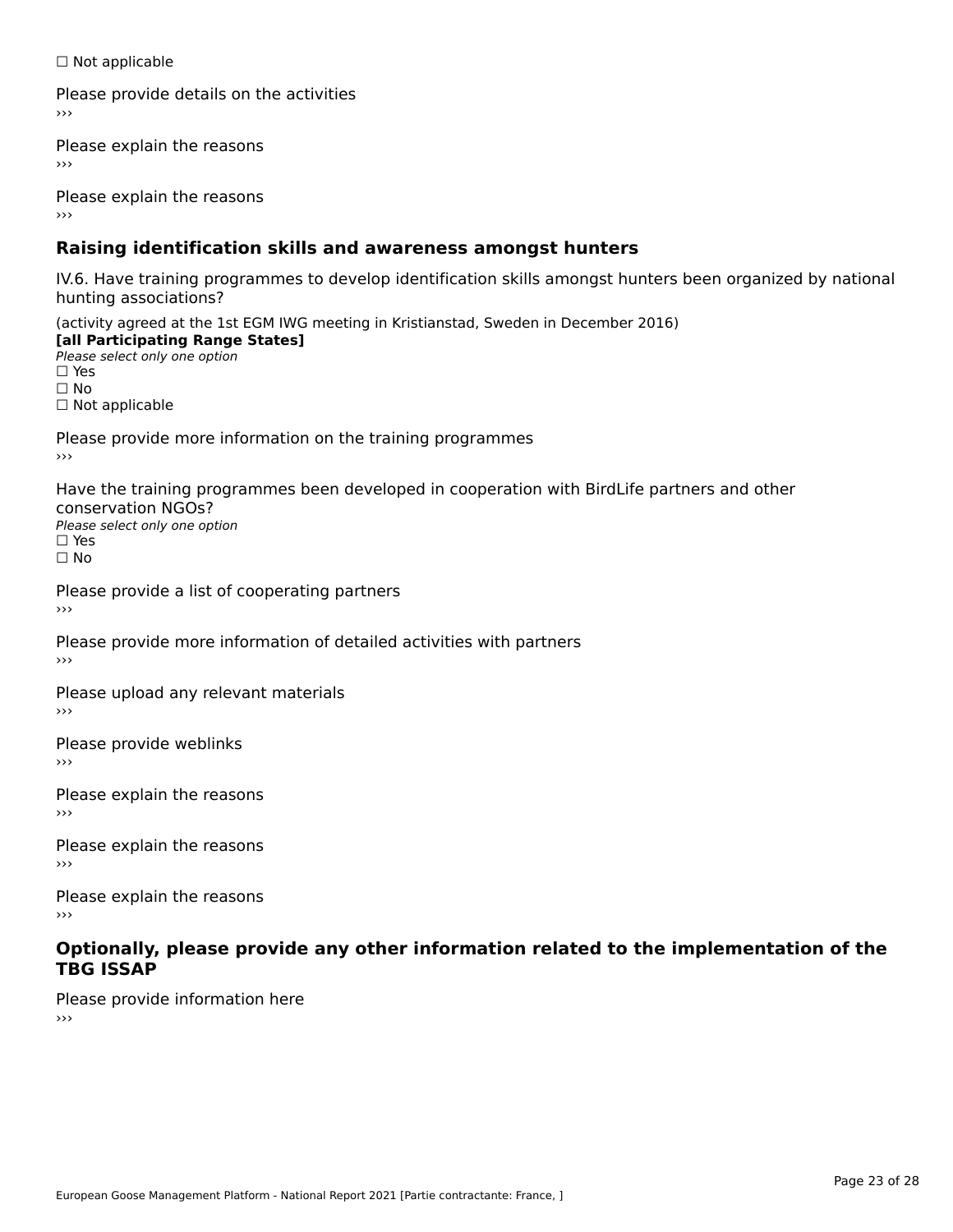# **V. Sub-section B: Taiga Bean Goose International Single SpeciesAction Plan (TBG ISSAP) - Western and Central Management Units**

Participating Range States: **Denmark**, **Finland**, **Norway, Sweden**, **UK**

# **Objective 1 Increase survival rate of adults**

### **Result 1.2 Illegal harvest is reduced to non-significant levels**

V.1. Is TBG shooting investigated in north-east Jutland and Zealand?

(activity 1.2.2.1 Workplan for the implementation of non-AHM related actions (2018-2020) agreed at the 3rd EGM IWG meeting in Leeuwarden, the Netherlands in June 2018) **[Only for Denmark]** 

**□ Please select only one option** □ Yes<br>□ No

Please indicate what activities have been undertaken›››

Please provide results, relevant publications and weblinks ›››

Please explain the reasons›››

#### **Result 1.3: Impact of huntable native predators in breeding and moulting areas is reduced**

V.2. Are annual campaigns undertaken amongst hunters in the breeding areas to strengthen fox v.z. Are annual campaigns und<br>management in your country?

(activity 1.3.1.1 Biannual Taiga Bean Goose implementation plan agreed at the 1st EGM IWG meeting in Kristianstad, Sweden in December 2016)

**[Only for Finland]** Please select only one optionriease<br>□ Yes □ Yes<br>□ No

Please list the areas where the campaigns are being undertaken

Please list the hunting associations involved

Please provide any other relevant details and weblinks ›››

Please explain the reasons

V.3. Has fox management in northernmost Finland been further strengthened by the Finnish Wildlife v.5. Has fox management in northernmost F<br>Agency and the Forestry and Parks Service?

(activity 1.3.1.2 Biannual Taiga Bean Goose implementation plan agreed at the 1st EGM IWG meeting in Kristianstad, Sweden in December 2016) Sweden in December 2016)

[Only for Finland]

**Please select only one option** □ Yes<br>□ No

Please explain what activities have taken place

Please provide results, relevant publications and weblinks ›››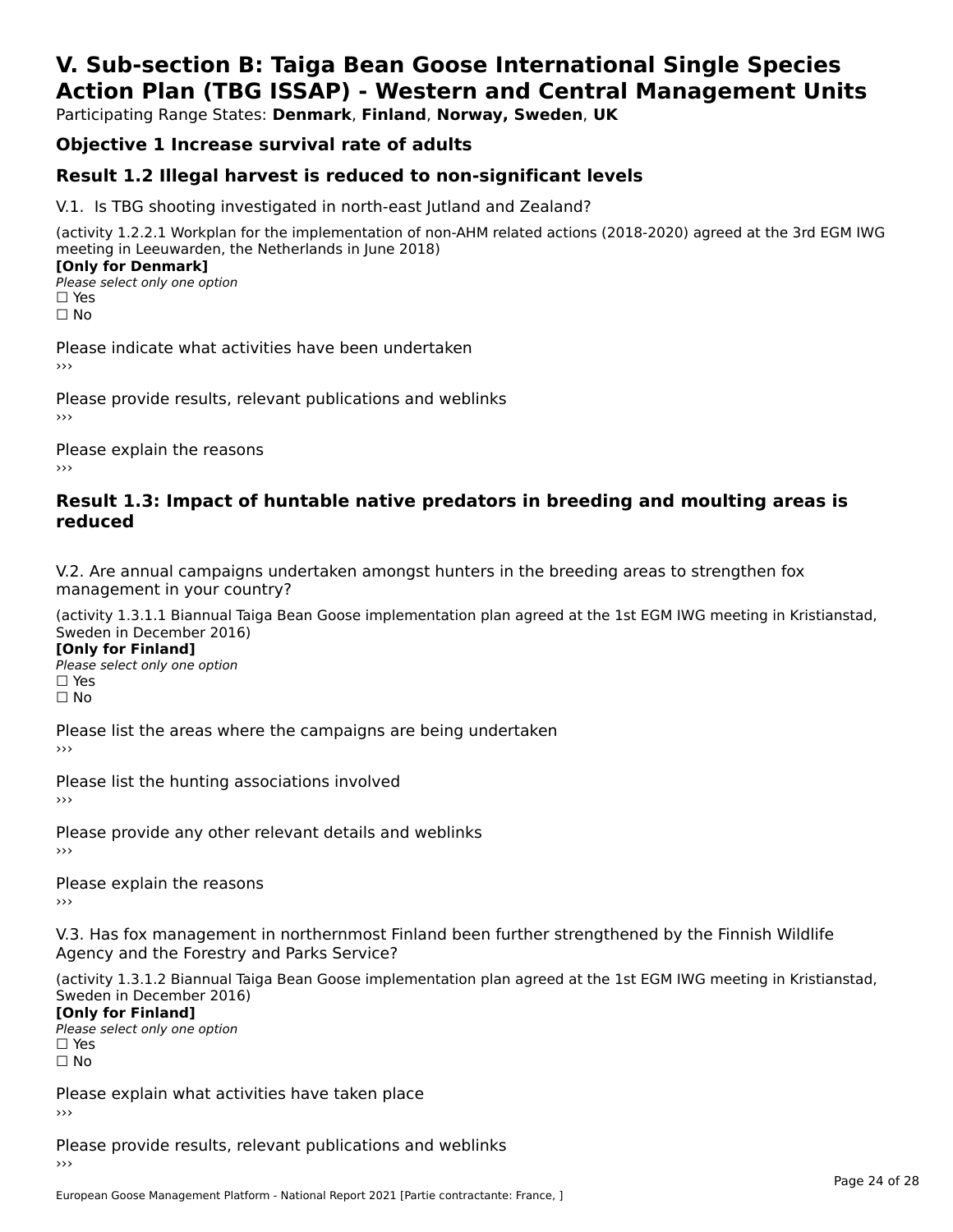# **Result 1.4: Impact of alien predators in breeding and moulting areas is reduced**

V.4. Does your country implement programmes for the eradication of the raccoon dog?

(activity 1.4.1.1 Workplan for the implementation of non-AHM related actions (2018-2020) agreed at the 3rd EGM IWG meeting in Leeuwarden, the Netherlands in June 2018) **[Only for Finland and Sweden]**

**Please select only one option** 

□ Yes<br>□ No

Please provide details about the eradication programme(s) (scope, implementing entities, etc.)

Please provide details on the effectiveness of the programmes

Please provide an update on the current status of the raccoon dog

Please explain the reasons

### **Objective 2. Increase reproductive rates**

### **Result 2.2: Intraspecific competition in spring staging areas is reduced**

V.5. Please provide updates on the implementation of the "fields for geese" programme

(activity 2.2.1.1 Workplan for the implementation of non-AHM related actions (2018-2020) agreed at the 3rd EGM IWG meeting in Leeuwarden, the Netherlands in June 2018) <u>Iony</u> ioi swedenj

V.6. Please provide information on the continuation and implementation of the "unharvested-fields-forbirds" programme (within the Common Agricultural Policy)birds" programme (within the Common Agricultural Policy)

(activity 2.2.1.2 and 2.2.1.3) **CONDUCTS**<br> **[Only for Finland]** 

#### **Objective 3. Stop ongoing loss, fragmentation and degradation of habitats, and restore lost, fragmented and degraded habitats**

### **Result 3.1: Impact of forestry works is reduced**

V.7. Have working models been developed for wildlife-friendly forest management?

(activity 3.1.1.1 Workplan for the implementation of non-AHM related actions (2018-2020) agreed at the 3rd EGM IWG

### **[Only for Finland]**

**Please select only one option** □ Yes<br>□ No

Please provide details on the working models developed›››

Are these models being implemented? ∩ne enese moders being<br>Please select only one option □ Yes<br>□ No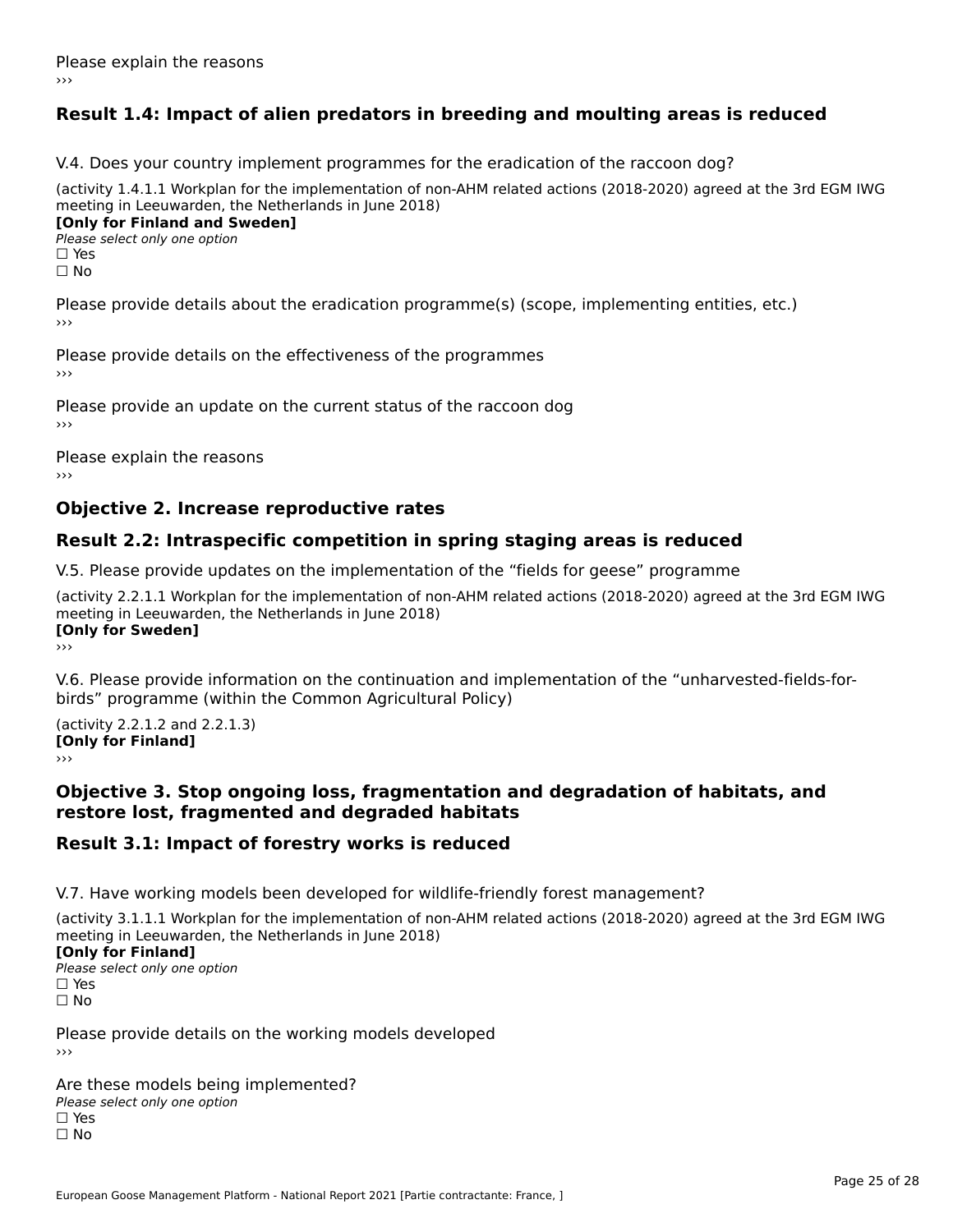Please provide more information on the progress

Have these models been promoted to reach forest owners? ∩ave these models bee<br>Please select only one option □ Yes<br>□ No

Please provide more information›››

Please explain the reasons ›››

Have these models been promoted to reach forest corporations? ∩ave these models bee<br>Please select only one option □ Yes<br>□ No

Please provide more information›››

Please explain the reasons ›››

Please explain the reasons›››

Please explain the reasons›››

V.8. Please indicate the implementation progress to reach the annual goals for mire restoration

(activity 3.1.2.1 Workplan for the implementation of non-AHM related actions (2018-2020) agreed at the 3rd EGM IWG meeting in Leeuwarden, the Netherlands in June 2018) **[all Participating Range States]** ›››

**Result 3.3: Breeding, staging and wintering habitats are not further lost due to oil andgas or renewable energy developments**

#### gas or renewable energy developments

V.9. Are you monitoring the collision risk posed by renewable energy developments to TBG close to the Special Protection Areas, identified as their important wintering sites?

(activity 3.3.1.1 Workplan for the implementation of non-AHM related actions (2018-2020) agreed at the 3rd EGM IWG **[only for Denmark and other Range States as applicable]**

**Please select only one option** □ Yes<br>□ No

Please provide information on the relevant actions that have been undertaken ›››

Please provide any results, if available

Please explain the reasons

# **Result 3.4: Impact of agriculture on natural Taiga Bean Goose habitats is minimized**

V.10. Has the area of managed coastal grasslands under the Common Agricultural Policy (CAP) increased in

(activity 3.4.1.1 Workplan for the implementation of non-AHM related actions (2018-2020) agreed at the 3rd EGM IWG meeting in Leeuwarden, the Netherlands in June 2018) **[only for Finland]**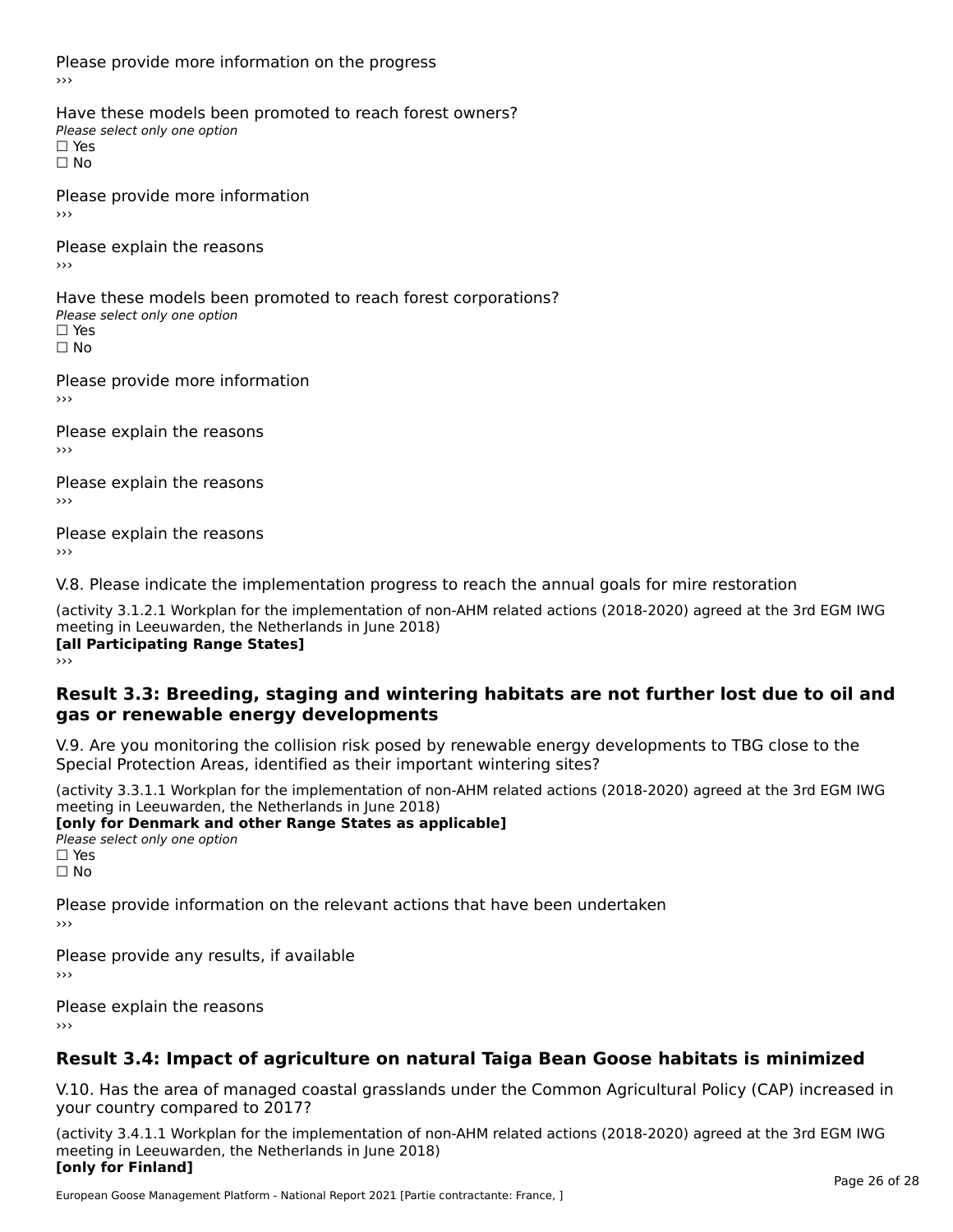Please select only one option □ Yes<br>□ No

Please indicate the size of the total area

›››

Please indicate the additional area managed since the beginning of 2017

Please describe the activities undertaken on grassland management ›››

Please upload relevant documentation and provide weblinks

Please explain the reasons

# **Other objectives and results as decided by the EGM IWG**

#### **Review factors possibly contributing to rapid declines in eastern England andimplement appropriate management responses**implement appropriate management responses

V.11. Have possible factors causing population declines in eastern England been reviewed?

(activity 3.4.2. Workplan for the implementation of non-AHM related actions (2018-2020) agreed at the 3rd EGM IWGmeeting in Leeuwarden, the Netherlands in June 2018) meeting in Leeuwarden, the Netherlands in June 2018)<br>**[only for UK]** 

**∐omy for OR**<br>Please select only one option □ Yes<br>□ No

Please describe those factors and provide further information as available

Are appropriate management responses to these factors being implemented? ric appropriace manage<br>Please select only one option ☐ Yesים<br>⊡ No

Please provide information on the activities implemented ›››

Please provide information about the main achievements and results›››

Please explain the reasons›››

Please explain the reasons ›››

# **Reducing Taiga Bean Goose crippling**

V.12. Have you undertaken any activities in the past three years to reduce TBG crippling rates?

(activity agreed at the 1st EGM IWG meeting in Kristianstad, Sweden in December 2016) **[all Participating Range States]**

[all Participating Range States] Please select only one option☐ Yesים<br>⊡ No □ Not applicable

Please provide details on the activities  $\rightarrow$   $>$